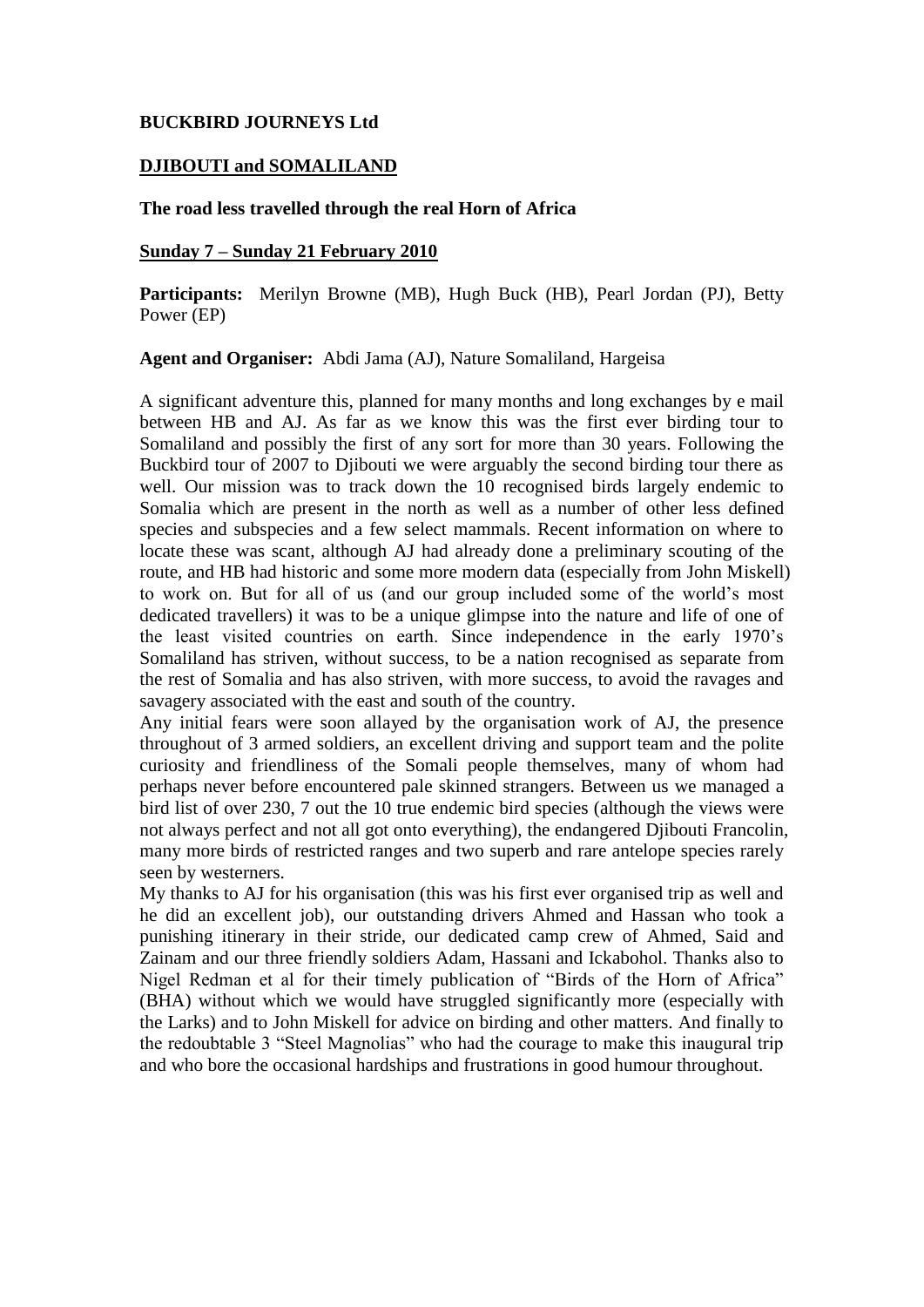### **Itinerary**

Sunday 7 February Arrive Djibouti. Overnight La Siesta Hotel

Monday 8 February Daallo Airlines to Hargeisa. pm Jumfoouri Rock and Plains. Overnight Ambassador Hotel, Hargeisa

Tuesday 9 February All day Jumfoouri and Waajale Plains. Overnight Ambassador Hotel, Hargeisa

Wednesday 10 February

Airport Escarpment, Old Military Workshop Hargeisa, "Beira" Hills, Adobe, Ga'an Libah. Overnight camping at Ga'an Libah

Thursday 11 February Around Ga'an Libah camp and escarpments. Overnight camping

Friday 12 February Ga'an Libah through Golis Range to Burco. Overnight Plaza Hotel, Burco

Saturday 13 February

Burco to north of Inaafmadobe Village then east to Wadamo Go'o. Overnight camping in acacia scrub near Qorilugud

Sunday 14 February South to Qorilugud Village then north to Banade Plains. Overnight camping in bush dotted desert

Monday 15 February Northeast to Erigavo and Daallo Forest Reserve. Overnight camping at spectacular Scenic Outlook

Tuesday 16 February Daallo. Maydh Road 2000 – 700 metres and back. Overnight camping at Scenic Outlook

Wednesday 17 February Daallo to Erigavo to Burco. Overnight Plaza Hotel, Burco

Thursday 18 February

Burco to Berbera to Hargeisa and shock with Daallo Airlines. Drive on to Loyada on Somaliland / Djibouti border. "Rustic" overnight on Loyada "beach"

Friday 19 February Cross into Djibouti and via Goubet Kharab to Foret de Day. Overnight at Campenement Touristique at Day Village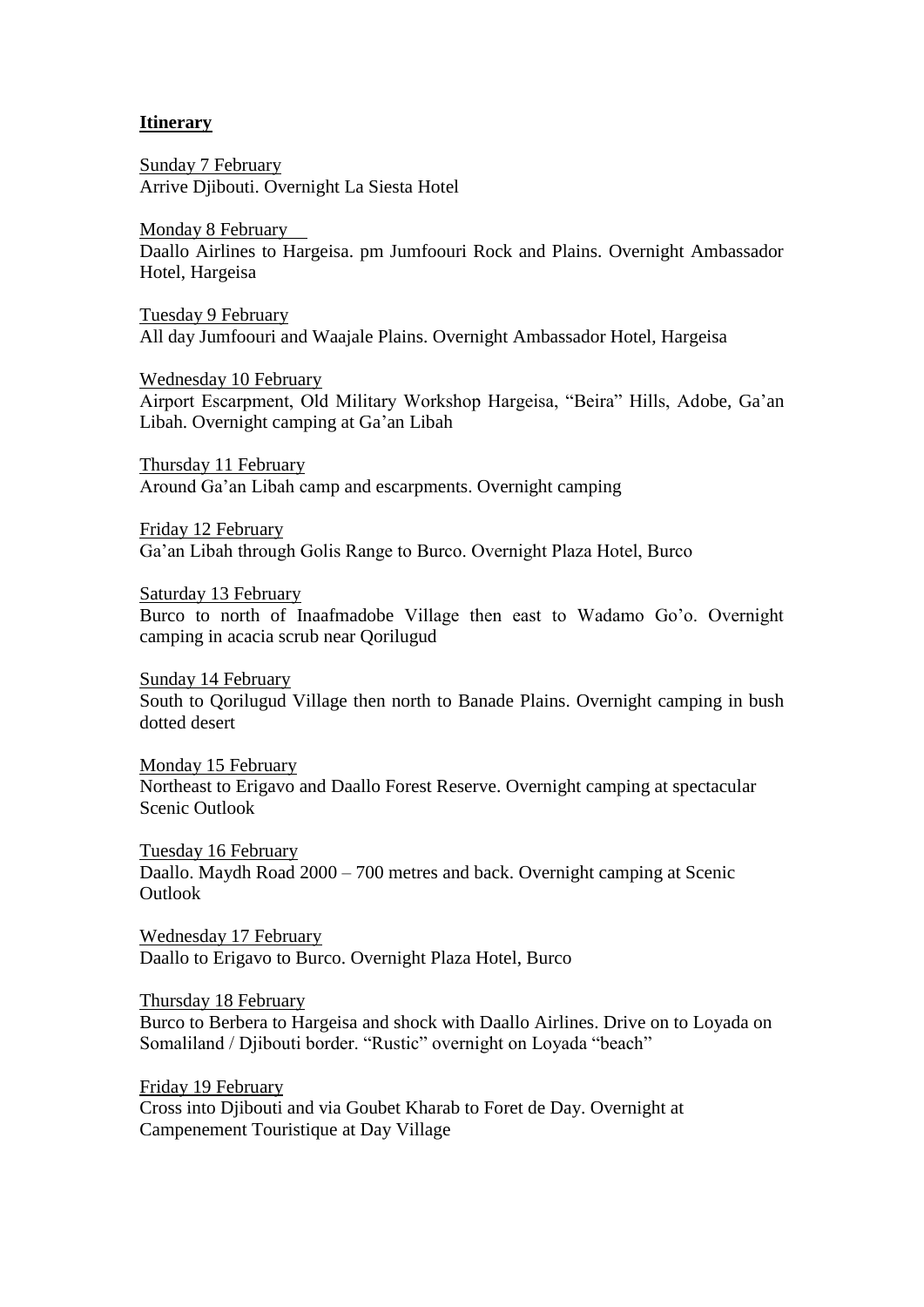Saturday 20 February Day Village to Loyada (collect passports) then Djibouti City and Port. EP departs. Overnight La Siesta Hotel

Sunday 21 February MB, HB, PJ depart by Ethiopian Airlines to Addis Ababa and separate ways home

### **Day by Day**

### **Sunday 7 February**

MB and EP have already arrived in Djibouti the previous day and AJ is there to greet HB and PJ and take them to the La Siesta Hotel to be united. Several birds are already on the list from the mudflats and scrub around the hotel and HB and PJ catch up with many of them in the afternoon. They include the Red Sea endemic White-eyed Gull, the near endemic Somali Sparrow and numbers of the lovely little Arabian Golden Sparrow, a bird only entering Africa along this coast and far easier to see here than in Arabia. We are abed early full of anticipation for the days to come.

### **Monday 8 February**

We are early for Daallo Airlines and the short flight but it is not until 1000 that the ancient prop driven Antonov "sweat box" finally leaves to safely land us at a remarkably cool (altitude over 1000 metres), dusty Hargeisa one hour later. We eventually get the visas sorted out, lunch on our first goat shanks at the Ambassador Hotel and have our first meeting with our drivers and soldiers who will be our constant companions over the next 10 days or so. By 1400 we are away northwest to the Jumfoouri Plains close to the Ethiopian border and a good range of east African birds is soon in the bag. They include a fine Lanner in the scope at Jumfoouri Rock, our first Somali Coursers, the pale *elliotti* form of Thekla Lark, the ubiquitous Dwarf Raven and Somali Fiscal, Shining Sunbird, Swainson's Sparrow and the lovely Golden-breasted Starling. But overshadowing all else are a trio of male Little Brown Bustards, interacting and puffing out their black gular feathers. Endemic to Somalia and a small part of largely inaccessible Ethiopia they are high on our want list and happily we will see many more – daily in any semi desert habitat. The Somalis have no tradition of eating fish, birds or eggs (even chickens are something of a rarity) and the five species of Bustard we will encounter today and in coming days show little fear and allow delightfully close approach. Cape Hare, Golden Jackal and the rusty limbed (and very common) Salt's Dik-Dik get the mammal list moving. A partially decomposed raptor picked up from the road is tentatively identified as an immature Archer's or perhaps Augur Buzzard - little do we know at this stage how we will struggle to find another.

It has been a good opening day and we sleep well in our comfortable hotel.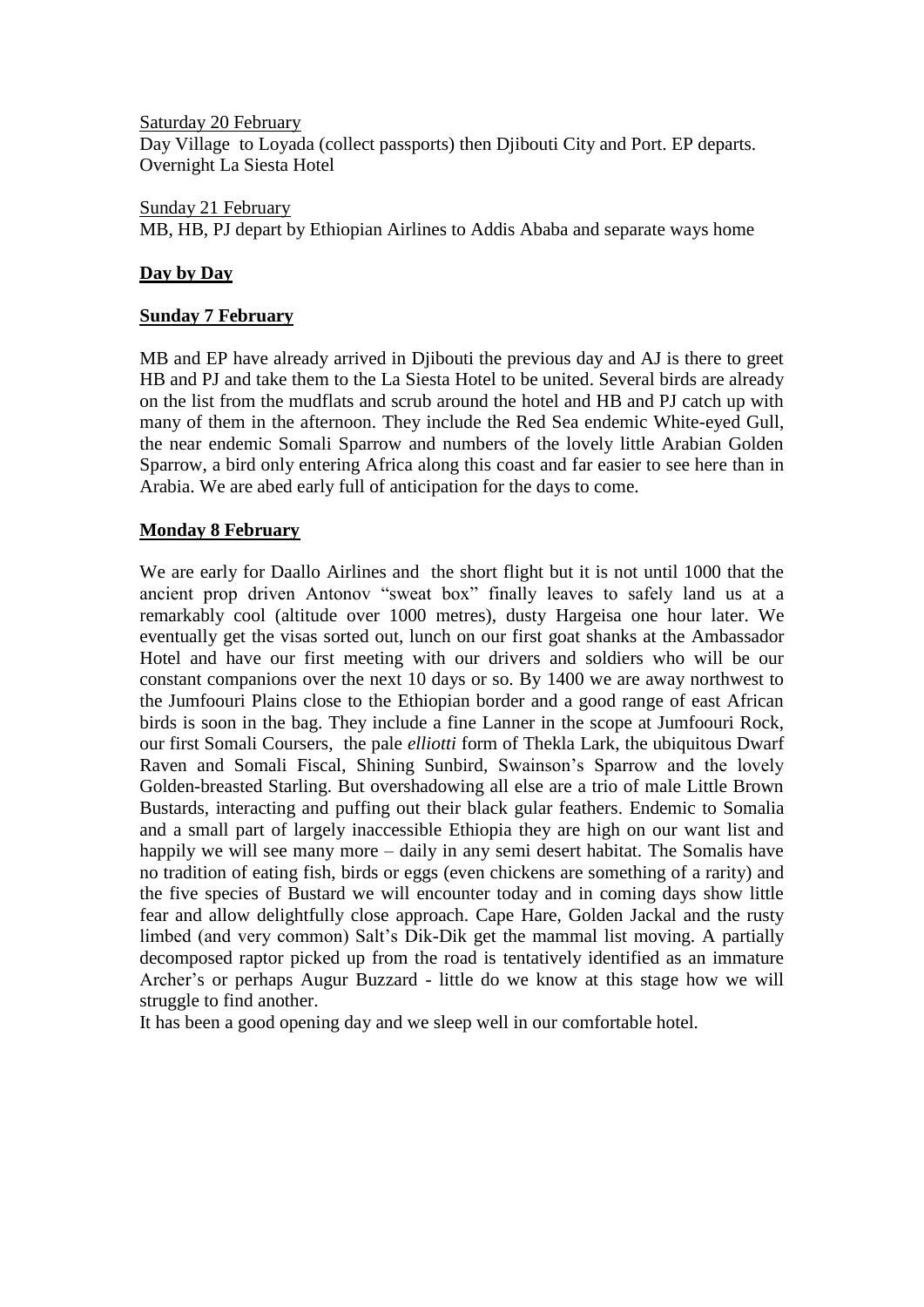### **Tuesday 9 February**

Away early for all day on the Jumfoouri and Wajaaale Plains and a further injection to the list. Somewhere out here the almost mythical endemic Archer's Lark was described in the 1930's but has not been reliably recorded since. But the landscape is dry and overgrazed and, although we see numerous other Larks our, rather amateurish, search is never likely to succeed. Those we do see include many Somali Short-toed, Singing Bush, the *daroodensis* form of Blanford's and both Black-crowned and Chestnut-backed Sparrow Larks. A variety of others include 4 species of Wheatear, a male *rubescen*s Menetrie's Warbler, several difficult out of plumage Whydahs (but one semi plumaged male Eastern Paradise) and, outstandingly, half a dozen Pale Rockfinch coming to drink at a village waterhole. As far as we can see this is a bird unrecorded in Somalia but our scope views are long and conclusive and voucher photographs obtained.

At nearby Waajale Village, right on the Ethiopian border, the town reservoir is crowded with water birds including a trio of Red-knobbed Coot – according to Birds of Somalia a species unrecorded in the northwest of the country.

Fish for dinner we will again find unusual before another early night.

### **Wednesday 10 February**

We are loaded into our two Land Cruisers by 0730 and a short look at the rocky escarpment near the airport produces the *assabensis* form of Desert Lark, a male of the range restricted and handsome Somali Wheatear (we will see many more today and in coming days), our only Brown-tailed Rock Chats of the trip and the our first people loving White-Crowned Starlings. On through the Old Military Workshop (Somali Bee Eaters but no sign of the hoped for Archer's Buzzard), some repairs to the tripod and we are away east along the tarmac Hargeisa – Berbera road and a trio of dry rocky hills. Here AJ has "staked" out the rarely encountered little Beira antelope and, with the help of his local man on the spot, we enjoy a walk up the base and long scope views of a small herd of 5 of these lovely creatures. Our first of many Gundi like Speke's Pectinators keep the mammal list growing.

It continues as we leave the tarmac through the scrub desert to the village of Adobe (where AJ went to school) with Gerenuk, the Pelzeln's "form" of Dorcas Gazelle and Desert Warthog all obliging. The term "desert" becomes questionable as we encounter totally unexpected heavy rain which will test our drivers for the rest of the day. Lunch at Adobe is again excellent goat and at the other end of the scale HB at least gets a glimpse of the strange little Naked Mole Rat creating mini volcanoes as it excavates its sandy burrow. The long afternoon drive up to the gentle and over-cultivated slopes of Ga'an Libah is wet and difficult but we arrive safely at "sunset" to find our camp crew waiting and our "luxury" camp (stand up tents, real beds and attached "toilets") set up and ready. In a light "Scotch mist" we enjoy the first of many excellent vegetarian meals and sleep through some heavy rain in the night.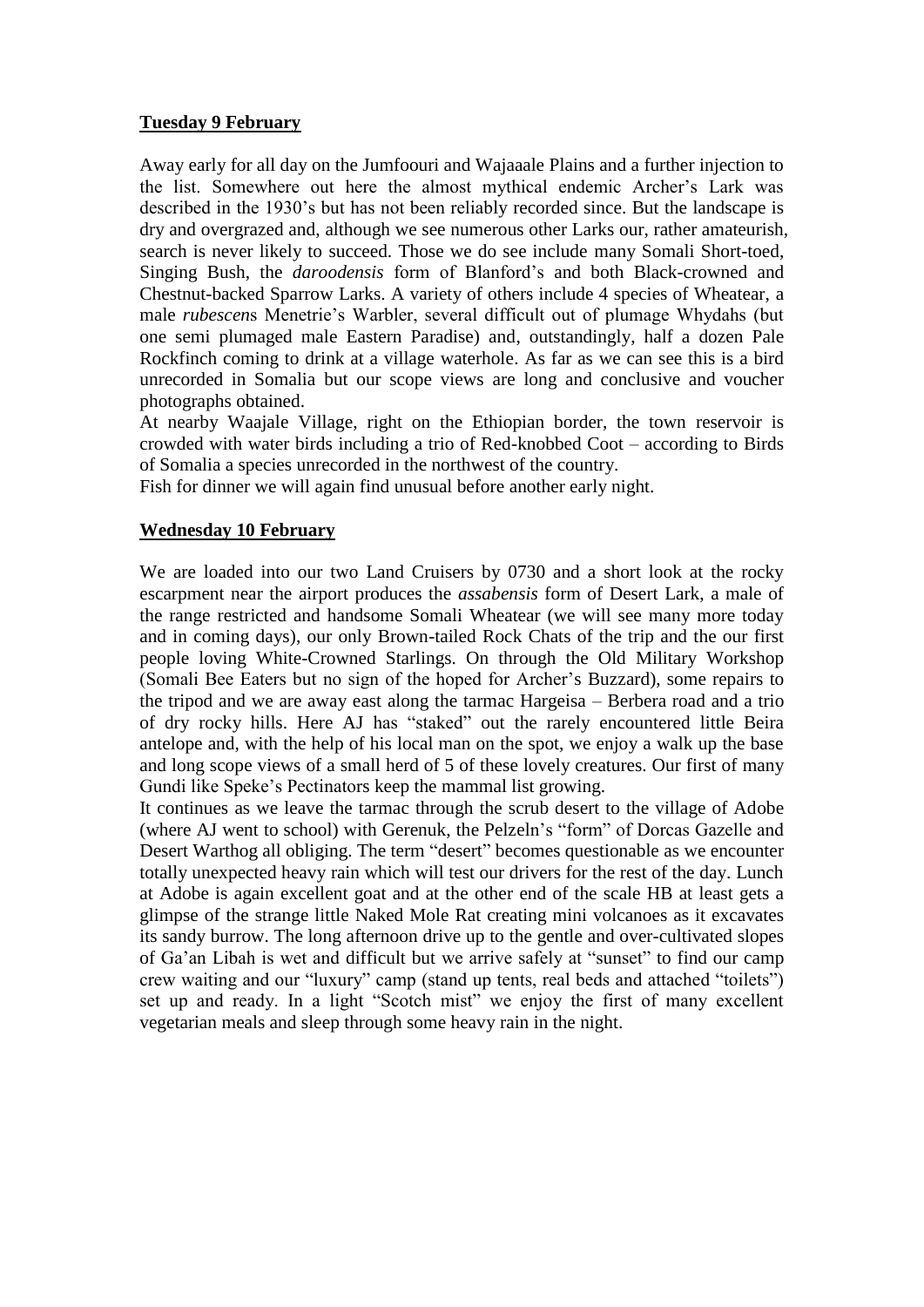### **Thursday 11 February**

The mist is clinging around us as we breakfast but lifts enough to get us on our feet for a rather sloshy morning walk to the edge of the southern escarpment. Crested Francolins are noisy around the camp, a flock of White-rumped Babblers comes right through it, the musical duets of Ethiopian Boubous ring out constantly and we soon locate our first Somali Thrush, one of several today including one investigating our cooking area. A taxonomic mess this Blackbird which is solidly endemic to the few remaining patches of Juniper forest found in North Somaliland. It has (for some unfathomable reason) long been lumped with the totally dissimilar Olive Thrush but is now thankfully increasingly recognised as a threatened species in its own right. Both the southern and, in the afternoon, northern escarpments, are blighted by heavy blowing cloud although flocks of the pale *archeri* form of Alpine Swift, the smaller Nyanza Swift and the long tailed Somali Starling are easily seen. A pair of heraldic Klipspringer atop a rock are scoped before the mist cuts off anything further. Nothing to do but return to camp for spiced tea and dinner.

## **Friday 12 February**

It is clearer in the morning but the northern escarpment soon clouds over again and we cut our losses and start the long drive to Burco, leaving our faithful camp crew to do the hard work. The roads are best described as confusing but, with a little local help, we eventually find the right one and are at a sunny Burco by mid afternoon. Even in the wilds of Somaliland some instincts persist and we soon find ourselves at the odiferous pile of Burco's solid waste dump (we are sad to see the huge amount of litter, especially plastic bags, disfiguring the landscape around every town and village in Somaliland) for Marabou Stork, Steppe (little recorded in Somaliland but undoubtably overlooked) and Tawny Eagles, Egyptian Vulture and a couple of neat little Pygmy Falcons. The Plaza Hotel is clean, air conditioned and comfortable and we are happy to arrive there by early evening.

## **Saturday 13 February**

Away predawn, along the tarmac Burco – Erigavo road, to arrive at rocky desert scrub north of Inaafmadobe at first light. A superb male Heughlin's Bustard is manoeuvred around for photographs, one of three of this rarely encountered species we will see in the next three days. He compares nicely with several of the commoner Buff-crested and other birds we find here include Short-tailed Lark, Banded Parisoma, Red-fronted Warbler, Hunter's Sunbird and several little Philippa's Crombec. Notoriously difficult to find in Ethiopia we will see up to 10 today and more tomorrow although we never do locate its larger, long-billed cousin as we are probably too far east. Back on the main road our lunch spot turns up a fine Red-naped Bush-Shrike (we will see another 2 later in the day) and at our camp in acacia bush near the red sands of Qorlilugud a few more things including a flock of Scaly Chatterers (seen and photographed by MB but seemingly by-passed by the rest of us), a vocal African Scrub-Robin, Eastern Violet-backed Sunbird and a pair of Green-winged Pytilias. Our bush camp is slightly disturbed in the night by lorries loaded with contraband, taking the nearby rough road to Ethiopia.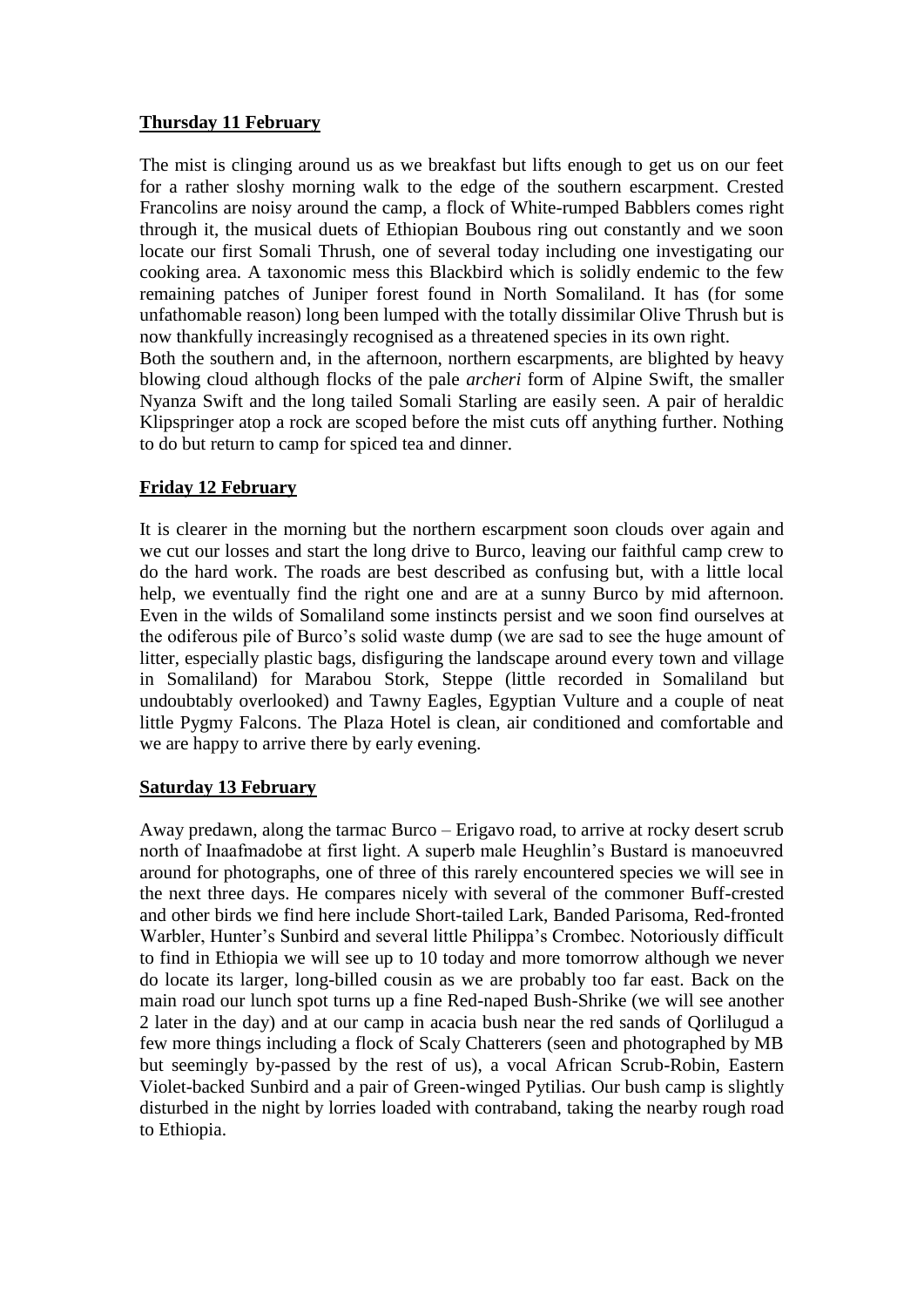#### **Sunday 14 February**

Larks are a major priority of our trip and, one, the rarely seen Collared, only penetrates Somaliland in the striking red desert country which we have now reached. In the early light we drive south for several miles to the village of Qorlilugud itself which is as far as we dare go. We pass through plenty of good looking habitat but have no real time to do it full justice and not a sign of our quarry do we have. Back towards the main road we do locate a pair of the pale *arorihensis* form of Gillett's Lark but then it is many a mile of dusty, flat, largely birdless plain north of the main road. By mid afternoon we reach the better vegetated Banabe Plains and soon see the first of many Speke's Gazelles. Endemic to the arid littoral of Somalia these little Gazelles are mostly notable for the inflatable nose of the male. We will see more tomorrow and between Erigavo and Burco in a few days time.

And now suddenly there are Larks again including many Desert (the paler *akeleyi*  now), Short-tailed, Somali Short-toed and Thekla. And equally suddenly we start to encounter the larger, slimmer, almost Pipit like Lesser Hoopoe Lark, including one bird doing its parachuting song flight. Totally endemic to Somaliland this is a key bird which proves relatively common (more than a dozen seen this evening) in a small belt of habitat today and tomorrow morning. Amongst the many Somali Coursers we also encounter an occasional Three-banded and a pair of Spotted Sandgrouse are almost run over as they nonchantly move off the track..

We eventually locate our camp set up in glorious isolation and enjoy dinner under a star studded sky before retiring.

#### **Monday 15 February**

A 0600 start sees us continue to concentrate on Larks. With many miles to go we try simply to ignore the many commoner ones in an eye popping search from the vehicles for something different. We soon locate a pair and then a single of the *alopex* form of Foxy Lark which present more, now familiar identification, problems. We struggle to confirm any real sighting of Somali Larks, later reference to confusing illustrations in various handbooks fialing to lead to any firm conclusion (and later pictures from Birding Africa taken in May force me to remain inconclusive)

A party of Hamadryas Baboons, a Greater Kestrel atop an acacia tree and we are through dusty Erigavo and up into the junipers of the Daallo Forest Reserve by late afternoon. Our campsite is at the edge of the Scenic Outlook, a staggering vista over a sheer drop way down to the dry coastal hills below. Here we have our only real (albeit small by any standard) problem with rather greedy villagers and here a small chain of wells are frequented by Somali Thrushes and Brown-rumped Seedeaters. These wells are famous for drinking Warsangli Linnets, the prime endemic of this area, but there is a lot of other surface water around and none oblige now or tomorrow morning. We do flush a pair of "chestnut-winged" Francolins which are presumably Archer's and hear their call the following morning.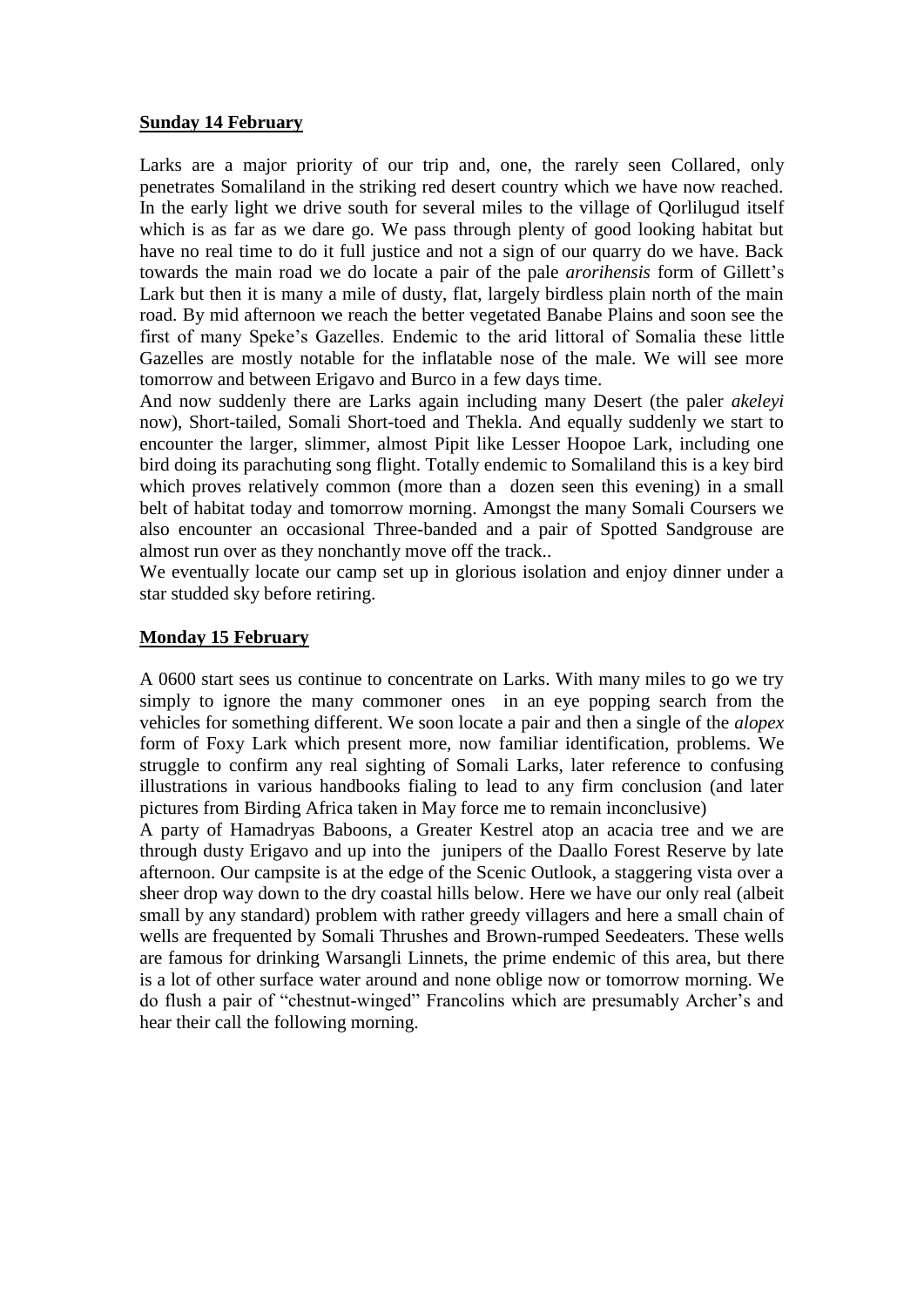In the evening Egyptian Vultures and Fan-tailed Ravens use the up-draughts, a Barbary Falcon beats to and fro and for a few moments an adult Archer's Buzzard hangs above the void before dropping away. Sadly MB is elsewhere and this is to prove our only sighting of a bird which I had naively thought would be common. EP goes along the escarpment to search for it and dares to look over the drop to be rewarded with an adult Verreaux's Eagle moving past below her. Our soldiers chew ghat in the evening and this makes them and the villagers rather talkative during the night.

## **Tuesday 16 February**

A brilliant dawn and, after a check on the wells (no Linnets) we are off down the spectacular but rocky road towards Maydh on the coast. We have three endemics to search for here and at our first stop, where there are several Pectinators by the roadside, a small white Finch flies twittering off over our heads. The Warsangli Linnet is so unmistakeable in its limited range that there is no doubt of the identification but the views are brief and way down the list of acceptability. We walk several bends down the bush covered slopes but cannot locate it again. More frustration than pleasure really.

Rock Martins flicker overhead and a distant Verreaux's Eagle lands on the cliff as we descend down to 700 metres. And in the end it is a bridge too far – we can see the lower bare hills below us, home to the endemic Somali Pigeon, but with the road to ascend once more we are out of time. At our lunch spot an immature Somali Grosbeak flies in close, its "ghost" black cap indicating it as a male, but only HB and PJ are on hand and it flies off down the valley and cannot be relocated. A couple of Blackstarts, a Northern Crombec and a tail wagging Upcher's Warbler are scant compensation. We grind back to the top, find a nice pair of Abyssinian Black Wheatears, but the raptor "spectacle" of the previous evening fails to repeat.

### **Wednesday 17 February**

The sting in the tail now and we wish we had another day at Daallo to do it more justice. Anyway away down to Erigavo, a meeting with the Chief and the Forest Officer, and then the long grind back to Burco and the Plaza Hotel. Time for stops is limited, the birds now familiar and only a Yellow-winged Bat is new for our tally.

### **Thursday 18 February**

Early again, down the escarpment to Berbera, for breakfast at a "seaside" café. Somali Sparrows are at last common, Crested Larks replace Theklas but, although we seem to go close to suitable habitat, no Pigeon again obliges. Hargeisa is reached by midday and the news that Daallo Airlines has gone technical on us. Information on what to expect is typically non existent so the decision is taken to drive on to the Djibouti border at Loyada some 10 hours away. We fuel up on a huge Ethiopian lunch, reassemble our soldiers and eventually arrive close to 0100 when we "crash" on beds laid out for us on the sand.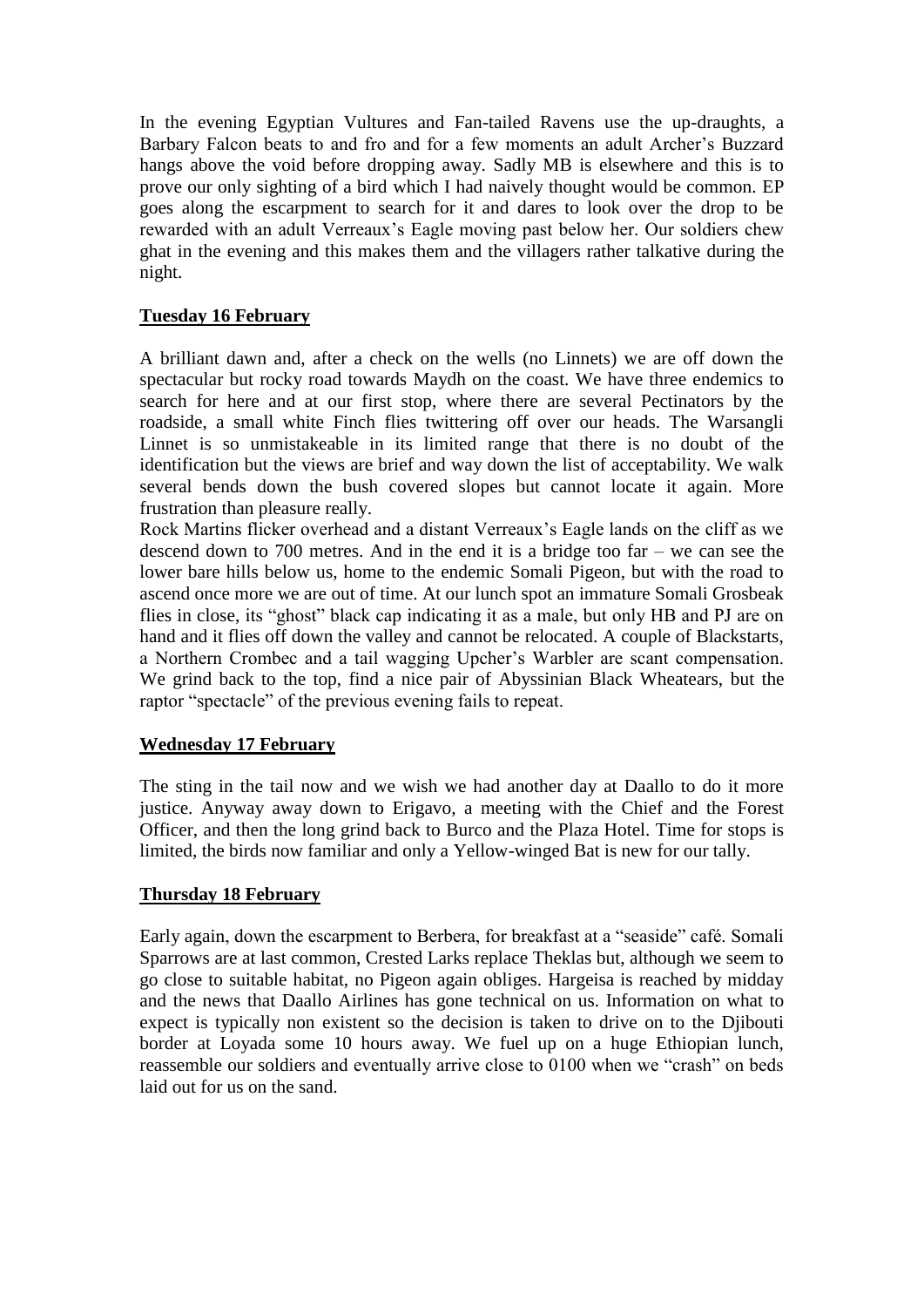### **Friday 19 February**

The predawn call to prayer wakes us, the Somali immigration proves no problem but it is Friday and the visa issuing officer on the Djibouti side is non existent. With some trepidation we leave our passports with the authorities, find our new vehicle and head straight out of Djibouti City to the Foret de Day. This is well remembered territory for HB as we ascend the stark southern plateau overlooking the blue Golf de Tadjourah and pass the glistening blue and white expanse of Lac Assal – third largest soda lake in the world. There are no seabirds at Goubet Kharab this time and we reach our destination in time for a late lunch. Then, with local guide Mohamed, it is off to the ruined Governor's Mansion and the huge escarpment beloved by the endemic, and severely threatened Djibouti Francolin. It takes a bit of walking but we end up with superb and prolonged views of a single bird. A great one this for PJ who missed it in 2007. There are Hemprich's Hornbills around the village and our simple rondavels are comfortable enough.

### **Saturday 20 February**

Dawn again finds us at the escarpment and a noisy pair, then a group of 5 Francolins again provide close views and some photographic opportunities. We are concerned to see a new building (a Conference Centre no less) being constructed beside the old mansion – as if the Francolins did not have enough to contend with as the forest dies around them. A few more birds are added around our camp then it is a long fast drive back down to the border before the authorities go off for their prolonged prayer and siesta break. We get there in time, regain our passports to general relief and lunch in style off curried crab with cold beer and complimentary calvados at the Le Francolin restaurant. At the next table are seated a delegation from the World Pheasant Association, in town for a conference on Francolin preservation, and we get to meet Clive Beeley who gave me valuable advice on how to seek out the bird in 2007. We conclude with Flamingos and a series of other shorebirds around Djibouti City

and harbour then dine one last time, with wine, at the La Siesta. EP departs on Air France direct to Paris in the late evening. It has been hard going at times but what an adventure and we have safely done what few if any have done before us.

### **Sunday 21 February**

The anticlimax of real life sets in as MB, HB and PJ take the morning Ethiopian Airlines flight to Addis where, after several hours in transit, we part company. Addis airport sits on a grassy plain outside of the city and a few more birds – Steppe Buzzard, Western Marsh Harrier, Common Fiscal and, outstandingly, the endemic White-collared pigeon are final birds, the last named a final lifer for MB!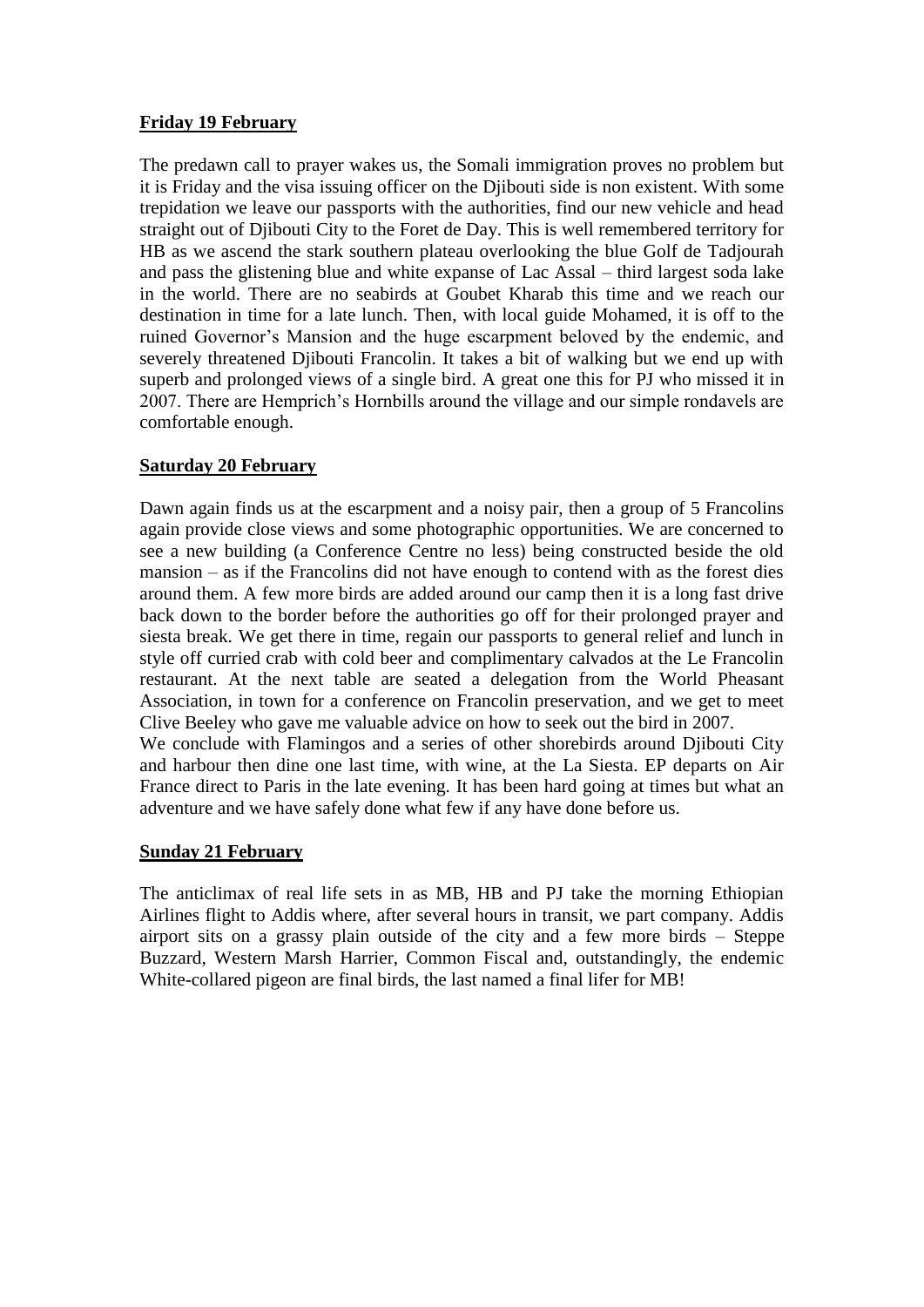**I am thinking of offering this trip again in November 2011. If interested please contact**

#### **Hugh Buck**

| <b>Buckbird Journeys Ltd</b> |         |                          |
|------------------------------|---------|--------------------------|
| <b>Scaurbank</b>             |         |                          |
| Keir,                        |         |                          |
| Thornhill,                   |         |                          |
| <b>Dumfriesshire DG3 4DD</b> | Tel:    | 44 1848 330933           |
| <b>Scotland</b>              | E mail: | bigbuck44@btinternet.com |

#### **Annotated Checklists**

- **Bold** Species endemic or near endemic to Djibouti and Somaliland
- Species of limited range in sub-Saharan Africa

### **Birds**

| 1. | Little Grebe (Podiceps ruficollis)                   |
|----|------------------------------------------------------|
|    | Several on the reservoir at Waajale town on $8/2/10$ |
| 2. | Grey Heron (Aredea cinerea)                          |

- 3. Black-headed Heron (Ardea melanocephala) A large roost at Waajale town (at least 30 birds) on 8/2/10
- 4. Western Reef Egret (Egretta gularis) Numbers at Djibouti City 7/2 and 20/2, 1 at Berbera on 18/2 and 5 at Loyada 19/2/10
- 5. Cattle Egret (Bubulcus ibis)
- 6. Abdim's Stork (Ciconia abdimii) 6 at Djibouti dump on 19/2, 12 there on 20/2/10
- 7. Marabou Stork (Leptoptilus crumeniferus) 2 at Burco dump 12/2, 1 at Loyada 19/2/10
- 8. Eurasian Spoonbill (Platalea leucorodia) 5 at Djibouti City 20/2/10. Probably the resident spp *archeri*
- 9. African Sacred Ibis (Threskiornis aethopicus)
- 10. Lesser Flamingo (Phoeniconaias minor) At least 300 around Djibouti City 20/2/10
- 11. Egyptian Goose (Alopochen aegyptiaca) Around 40 at Waajale reservoir on 8/2/10
- 12. Northern Shoveler (Anas clypeata) Around 25 Waajale resevoir on 8/2/10
- 13. Yellow-billed (Black) Kite (Milvus (migrans) aegyptius) All birds seen seemed to be of this form
- 14. Egyptian Vulture (Neophron pernopterus)
- 15. Hooded Vulture (Necrosyrtes monachus)
- 16. Lappet-faced Vulture (Torgos tracheliotus) Only one Hargeisa 9/2/10 (HB)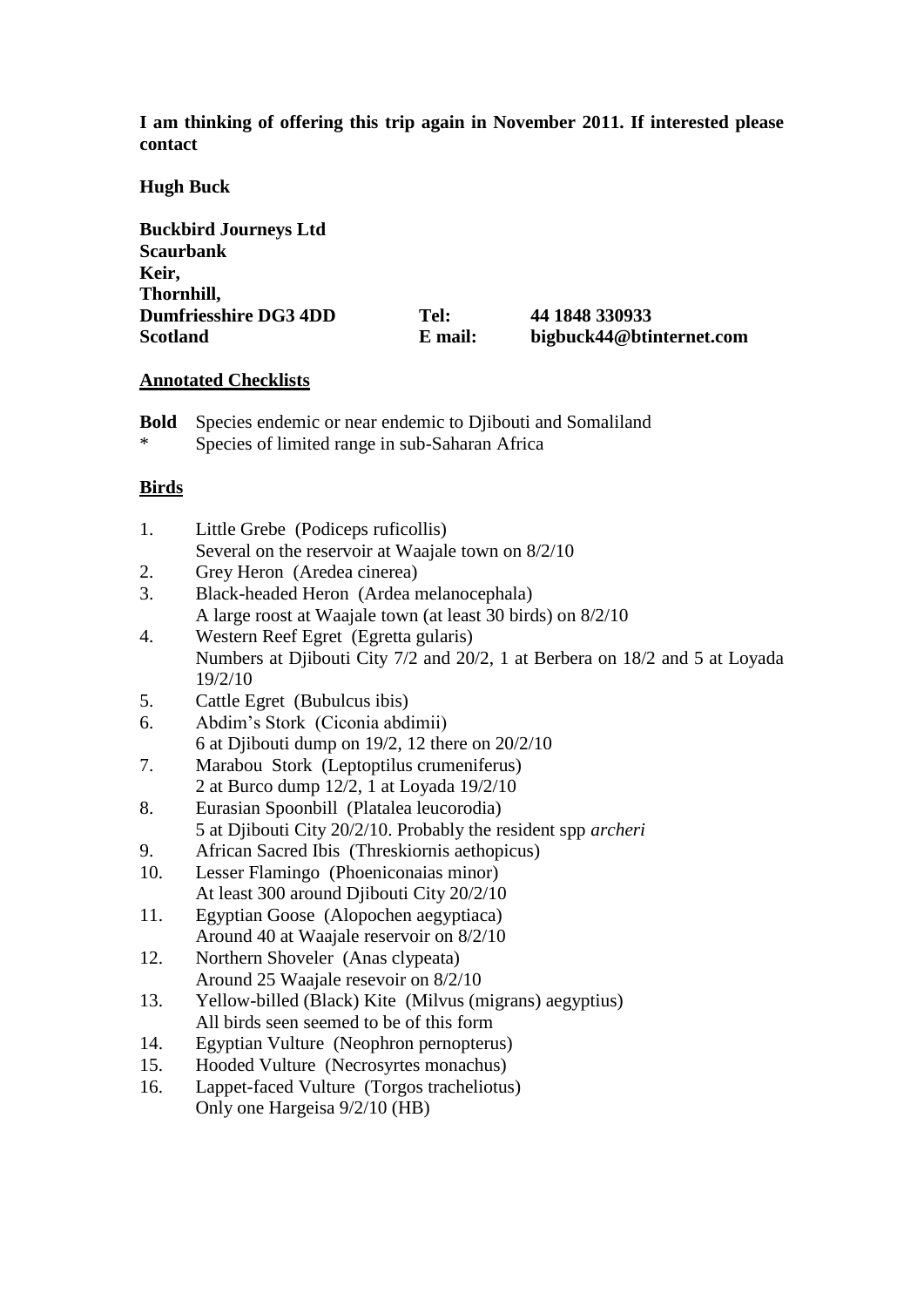- 17. Osprey (Pandion haliaetus) There is talk of a 4 way split for this bird. It is impossible to know whether birds seen at Loyada and Djibouti City on 19/2 and 20/2/10 were the resident form or migrants from the north
- 18. Black-chested Snake-Eagle (Circaetus gallicus) Only one, an adult near Qorlilugul on 14/2/10. The scarcity of big raptors in Somaliland was noticeable
- 19. Pallid Harrier (Circus macrorous) Occasional birds in Somaliland. Mostly males 20. Western Marsh Harrier (Circus aeruginosus)
- 2 birds seen from the airport at Addis Ababa on 22/2/10
- 21. Eastern Chanting Goshawk (Melierax poliopterus) The common raptor in Somaliland. Seen almost daily in numbers
- **22**. **Archer's Buzzard (Buteo archeri)** An adult appeared briefly at the scenic outlook at Daallo Escarpment on 15/2/10. A dead bird on the road at the Jumfoouri Plains on 8/2/10 may have been an immature or a wandering Augur. The scarcity of this bird was both a surprise and a disappointment. Now considered a Somali endemic distinct from B. augur
- 23. Steppe Buzzard (Buteo buteo vulpinus) One at Addis Ababa Airport on 22/2/10
- 24. Tawny Eagle (Aquila rapax) Seen almost daily in Somaliland
- 25. Steppe Eagle (Aquila nipalensis) 6 at the Burco City Dump on 12/2/10. Under recorded in Somaliland
- 26. Verreaux's Eagle (Aquila verreauxii) An adult from the scenic outlook at Daallo on 15/2 (EP) and distantly on 16/2/10 (HB)
- 27. African Hawk-Eagle (Hieraaetus spilogaster) A bedraggled adult close to Ga'an Libah on 10/2. One on 11/2/10
- 28. Eurasian Kestrel (Falco tinnunculus)
- 29. Greater Kestrel Seen on 16/2, 17/2 and 18/2/10 near Erigavo and on the Myadh road. The endemic spp *fieldi*
- 30. Lanner Falcon (Falco biarmicus) A pair resident on Jumfoouri Rock gave scope views on 8/2/10
- 31. Barbary Falcon (Falco pelegrinoides) An adult granted several fly pasts at the Daallo scenic outlook on 15/2 and 16/2/10
- 32. Pygmy Falcon (Polihierax semitorquatus) Seen on three consecutive days 12/2, 13/2 and 14/2/10
- 33. Crested Francolin (Dendroperdix sephaena) Notably common and noisy at Ga'an Libah
- 34. Yellow-necked Spurfowl (Pternistis leucoscepus) Regularly encountered including around the Governor's Mansion at Daallo above their stated altitude range

### **35. Djibouti Francolin (Pternistis ochropectus)** Sensational views of one bird 19/2/10 and then 5 the following morning at the escarpment at Foret de Day. Endemic to Djibouti and a flagship endangered species.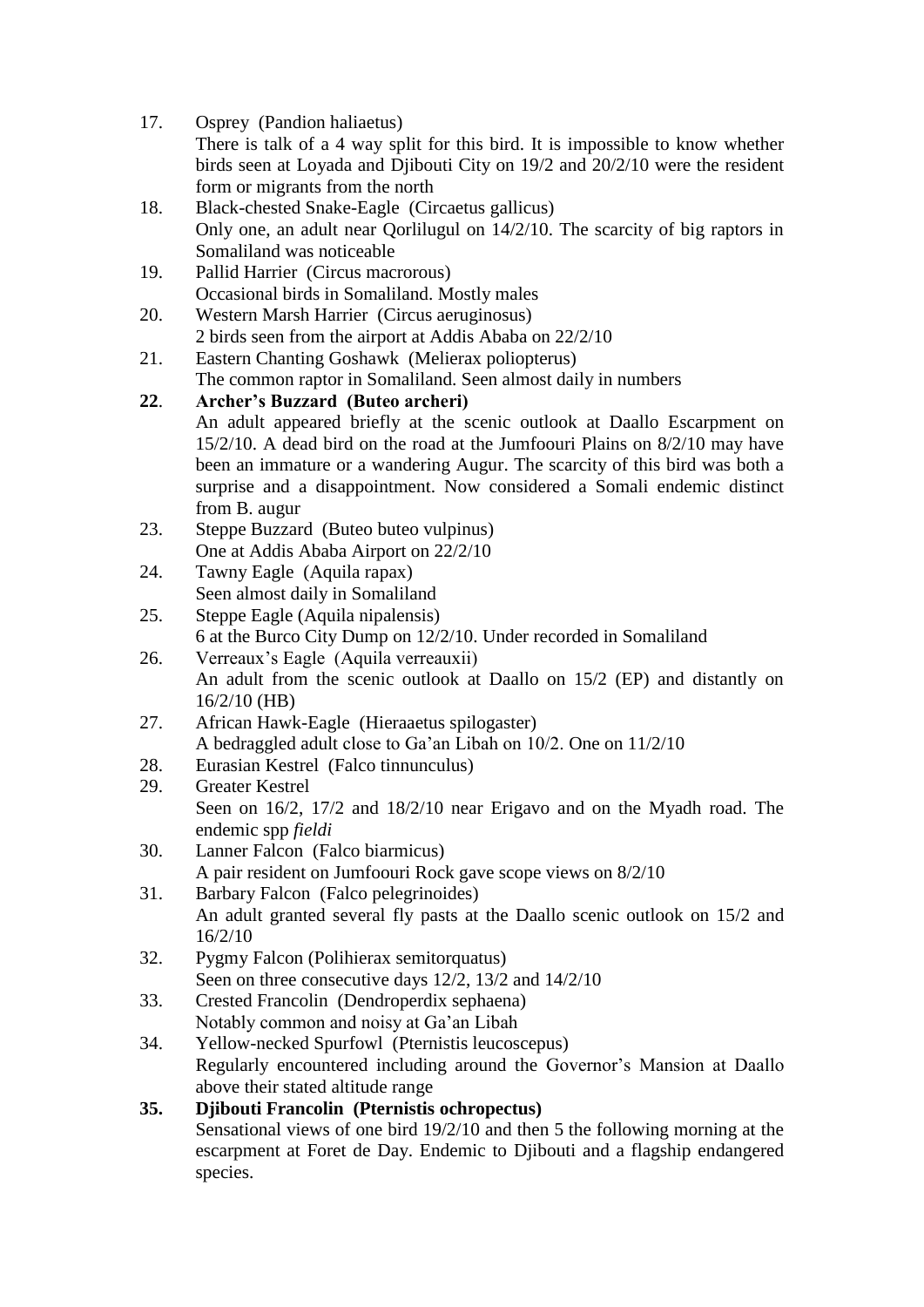- 36\* Archer's (Orange River) Francolin (Francolin (levaillantoides) lorti) Two chestnut winged Francolins flushed out of scrub near the Daallo scenic outlook on 15/2/10 would seem to fit this species although the presence nearby of Yellow-necked Spurfowl well above their supposed altitude range robs something of the certainty. Often lumped with the southern Orange-winged but with a huge range gap, this bird is endemic to Ethiopia and northern Somaliland and occurs in several forms
- 37. Red-knobbed Coot (Fulica cristata) 3 birds at Waajale Twon reservoir on 9/2/10 had been seen by AJ some days previously. Not mentioned for the north of Somalia in "Birds of Somalia"
- 38\* Heuglin's Bustard (Neotis heuglinii) Two individual males and a female seen beautifully on 3 days around Inaafmadobe, Qorlilugud and on the Banade Plains 13/2, 14/2 and 15/2/10. Ranging from north Kenya into Ethiopia and Somaliland it is rarely seen although HB had previously seen it in Kenya in 1972!
- 39. Kori Bustard (Ardeola kori) Common in the northwest and very confiding. One bird in partial display on 9/2/10
- 40. Buff-crested Bustard (Lophotis gindiana) Common around Inaafmadobe and Qorlilugud on 13/2 and 14/2/10
- 41. White-bellied Bustard (Eupodotis senegalensis) Only one pair, near Qorlilugud on 14/2/10, but we scarcely did them justice in our quest for other things

# **42. Little Brown Bustard (Eupodotis humilis)**

Refreshingly common in suitable habitat throughout our journey and seen on 7 days, with a maximum of 5 on 15/2/10. The males inflate their black gular feathers. Endemic to Somali and a small part of largely inaccessible Ethiopia

- 43. Crab Plover (Dromas ardeola) Up to 100 at Djibouti City on  $7/2$ , 4 at Loyada on 19/2 and 1 at Djibouti City on 20/2/10
- 44. Pied Avocet (Recurvisostra recurvirostra) 3 at the Waajale reservoir on 9/2/10
- 45. Black-winged Stilt (Himantopus himantopus) 10 at Waajale reservoir on 8/2/10
- 46. European Oystercatcher (Haematopus ostralegus) 6 at Djibouti City on 7/2/, 20+ on 20/2/10
- 47. Spur-winged Plover (Vanellus spinosus) Around 30 at Waajale Town reservoir on 9/2, I near the Djibouti city dump on 19/2 and 4 T Djibouti City on 20/2/10
- 48. Crowned Plover (Vanellus coronatus)
- 49. Black-winged Plover (Vanellus melanopterus) Around 10 on the Wajaale plains on 9/2/10
- 50. Grey Plover (Pluvialis squatarola)
- 51. Three-banded Plover (Charadrius tricollaris) A pair at Djibouti City on 20/2/10
- 52. Little Ringed Plover (Charadrius dubius)
- 53. Kentish Plover (Charadrius alexandrinus)
- 54. Greater Sand Plover (Charadrius leschenultii)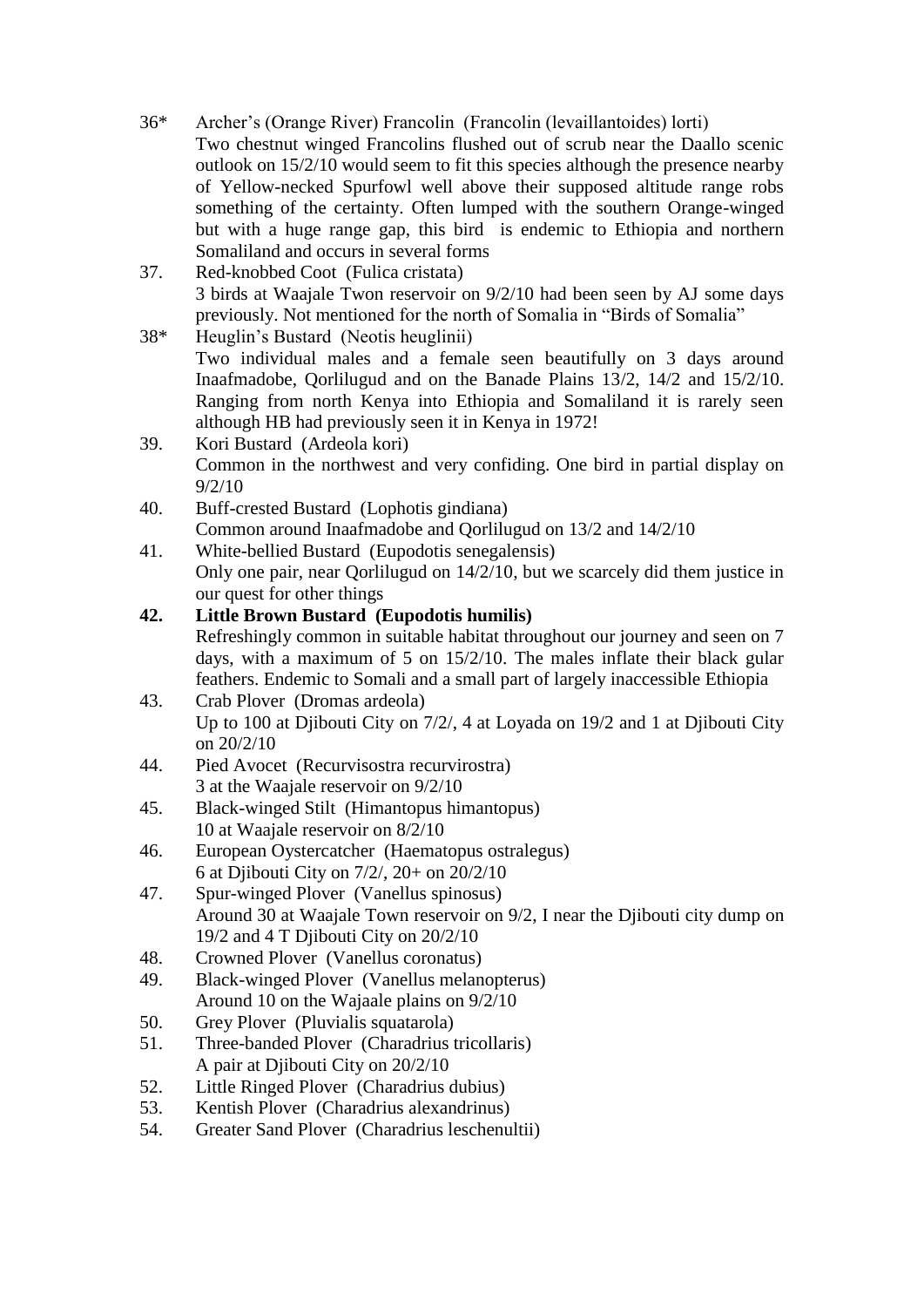- 55. Lesser Sand Plover (Charadrius mongolicus) Both Sand Plovers were numerous at Djibouti City and Loyada, some into summer garb
- 56. Ruff (Philomachus pugnax) Around 100 at Waajale reservoir on 9/2 and 20+ at Djibouti City on 20/2/10
- 57. Bar-tailed Godwit (Limosa lapponica)
- 58. Eurasian Curlew (Numenius arquata)
- 59. Eurasian Whimbrel (Numenius phaeopus)
- 60. Common Greenshank (Tringa nebularia)
- 61. Common Redshank (Tringa totanus)
- 62. Wood Sandpiper (Tringa glareola) Only a single bird at Djibouti City on 20/2/10
- 63. Terek Sandpiper (Tringa cinereus) Common at Djibouti City and Loyada
- 64. Common Sandpiper (Actitis hypoleucos)
- 65. Ruddy Turnstone (Arenaria interpres)
- 66. Sanderling (Calidris alba)
- 67. Little Stint (Calidris minuta)
- 68. Curlew Sandpiper (Calidris ferruginea)
- 69. Somali Courser (Cursorius somalensis) Common in Somaliland and seen daily in suitable habitat
- 70. Double-banded Courser (Rhinoptilis africanus) 4 on the Banade plains on 14/2/10
- 71. Black-headed Gull (Larus ribidundus)
- 72. Slender-billed Gull (Larus genei) 2 at Djibouti City on 7/2/10
- 73. Lesser Black-backed Gull (Larus fuscus)
- 74. Heuglin's Gull (Larus fuscus heuglini)
- 75. Caspian Gull (Larus fuscus cachinnans) As usual a bit of a dog's dinner but all three "species" were at Djibouti City and Berbera, many in adult plumage
- 76\* White-eyed Gull (Larus leucopthalmus) This Red Sea endemic was seen at Djibouti City on 7/2 and at Berbera on 18/2/10 when up to 20 were present
- 77. Sooty Gull (Larus hemprichii) Common at Djibouti City and Berbera
- 78. Gull-billed Tern (Sterna nilotica) The commonest tern at Diibouti City
- 79. Caspian Tern (Sterna caspia) One at Djibouti City on 20/2/10
- 80. Swift Tern (Sterna bergii) Only one, at Diibouti City, on  $7/2/10$
- 81. Saunder's Tern (Sterna saundersi) After some debate we finally decided that those photographed by MB at Diibouti City on  $7/2$  and the one in the scope on  $20/2/10$  were the resident Saunders and not migrant Little. The fact that they were in full breeding garb strengthens the argument for
- 82. White-winged Tern (Chlidonias leucopterus) 4 at Djibouti City on 20/2/10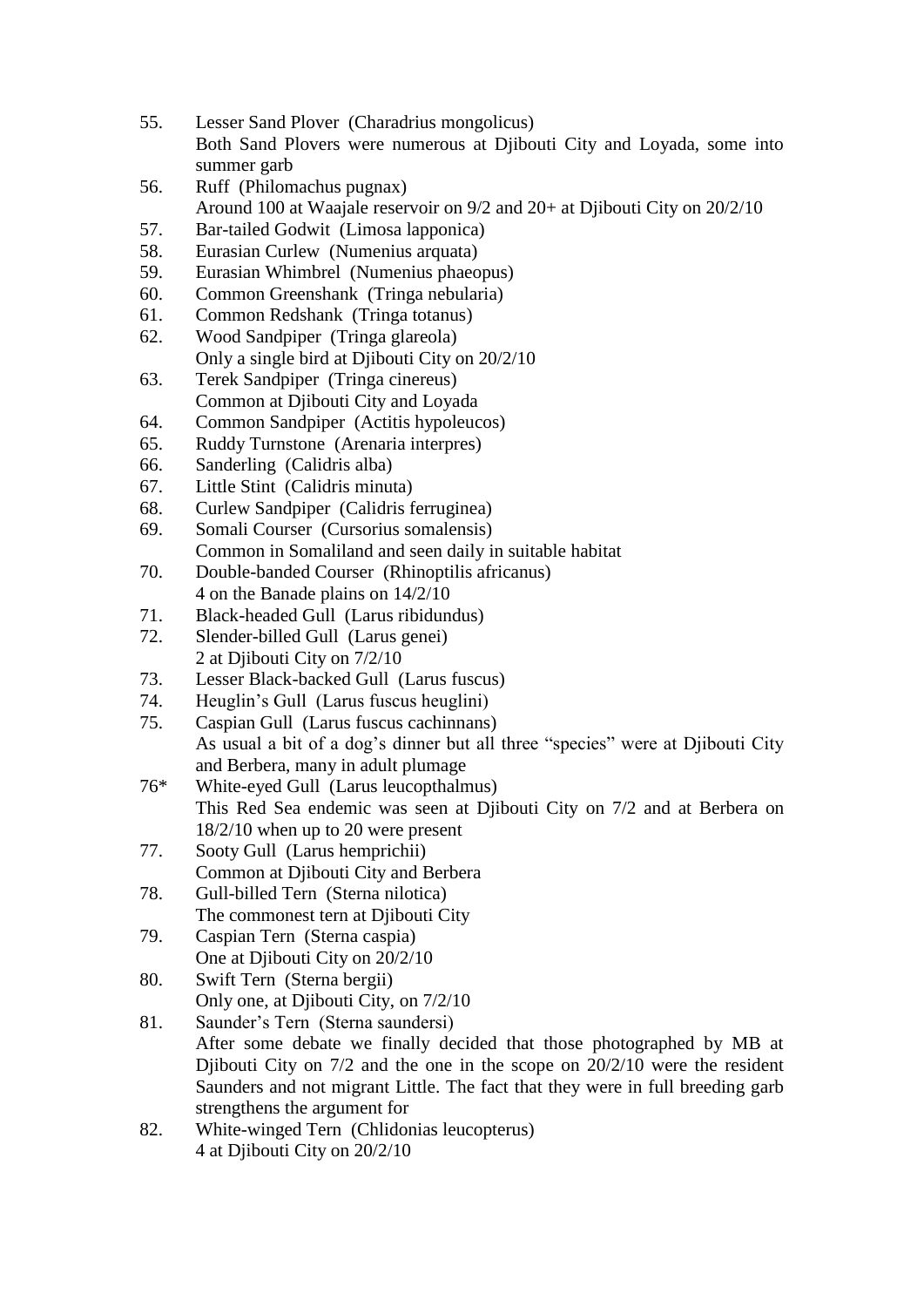- 83 Chestnut-bellied Sandgrouse (Pterocles exustus) Common in suitable areas in Somaliland. ssp *ellioti*
- 84. Spotted Sandgrouse (Pterocles senegallus) A pair at close quarters on the Banade Plains on 14/2 and a male in flight there on 15/2/10.
- 85. Speckled Pigeon (Columba guinea)
- 86\* White-collared Pigeon (Columba albitorques) 3 birds at close quarters at Addis airport on 21/2/10. This Ethiopian endemic was a final lifer for MB
- 87. Ring-necked Dove (Streptopelia capicola)
- 88. Red-eyed Dove (Streptopelia semitorquata)
- 89. African Mourning Dove (Sterptopelia decipiens)
- 90. Laughing Dove (Streptopelia senegalensis) These four Streptopelias were common in Somaliland and gave good comparative studies
- 91. Namaqua Dove (Oena capensis) Common
- 92. Orange-bellied Parrot (Poicephalus rufiventris) 4 north of Inaafmadobe on 13/2 and 2 near Qorilugud on 14/2/10
- 93. Rose-ringed Parakeet (Psittacula krameri) Only in and around Djibouti City
- 94. White-bellied Go-Away Bird (Corythaixoides leucogaster Common, conspicuous and noisy in Somaliland
- 95. White-browed Coucal (Centropus superciliosus) One near the Jumfoouri plains on 9/2/10
- 96. Little Owl (Athene noctua) 3 near Qorilugud on 14/2 and one on the Banade plains on 15/2/10. The endemic spp *somaliensis*. Apart from these the total lack of nightbirds, especially Nightjars, was notable despite several night drives. AJ confirmed that he had hardly ever seen a Nightjar in Somaliland!
- 97. Little Swift (Apus affinis) Around Jumfoouri Rock on 9/2 and the Daallo escarpment on 16/2/10
- 98. Nyanza Swift (Apus niansae) Abundant around the escarpments at Ga'an Libah on 11/2 and 12/2/10. The endemic spp *somalius*
- 99. Alpine Swift (Tachymarptis melba) Also present in numbers around Ga'an Libah 11/2 and 12/2 and also around the Daallo escarpment on 16/2/10. The noticeably pale ssp *archeri*
- 101. Blue-naped Mousebird (Urocolius macrourus) Occasional encounters in Somaliland
- 101. Eurasian Hoopoe (Upupa epops) Regularly encountered. Both nominate and the paler *senegalensis* were noted
- 102. Black-billed Wood-Hoopoe (Phoeniculus somaliensis) Only one, north of Inaafmadobe on 11/2/10
- 103. Abyssinian Scimitarbill (Rhinopomastus minor) 3 at Ga'an Libah on 11/2 and 3 near Qorilugud on 13/2/10
- 104. Rufous-crowned Roller (Coracias naevius) Only one at Ga'an Libah on 11/2/10
- 105. Lilac-breasted Roller (Coracias caudatus) 2 at Qorilugud Village on 14/2/10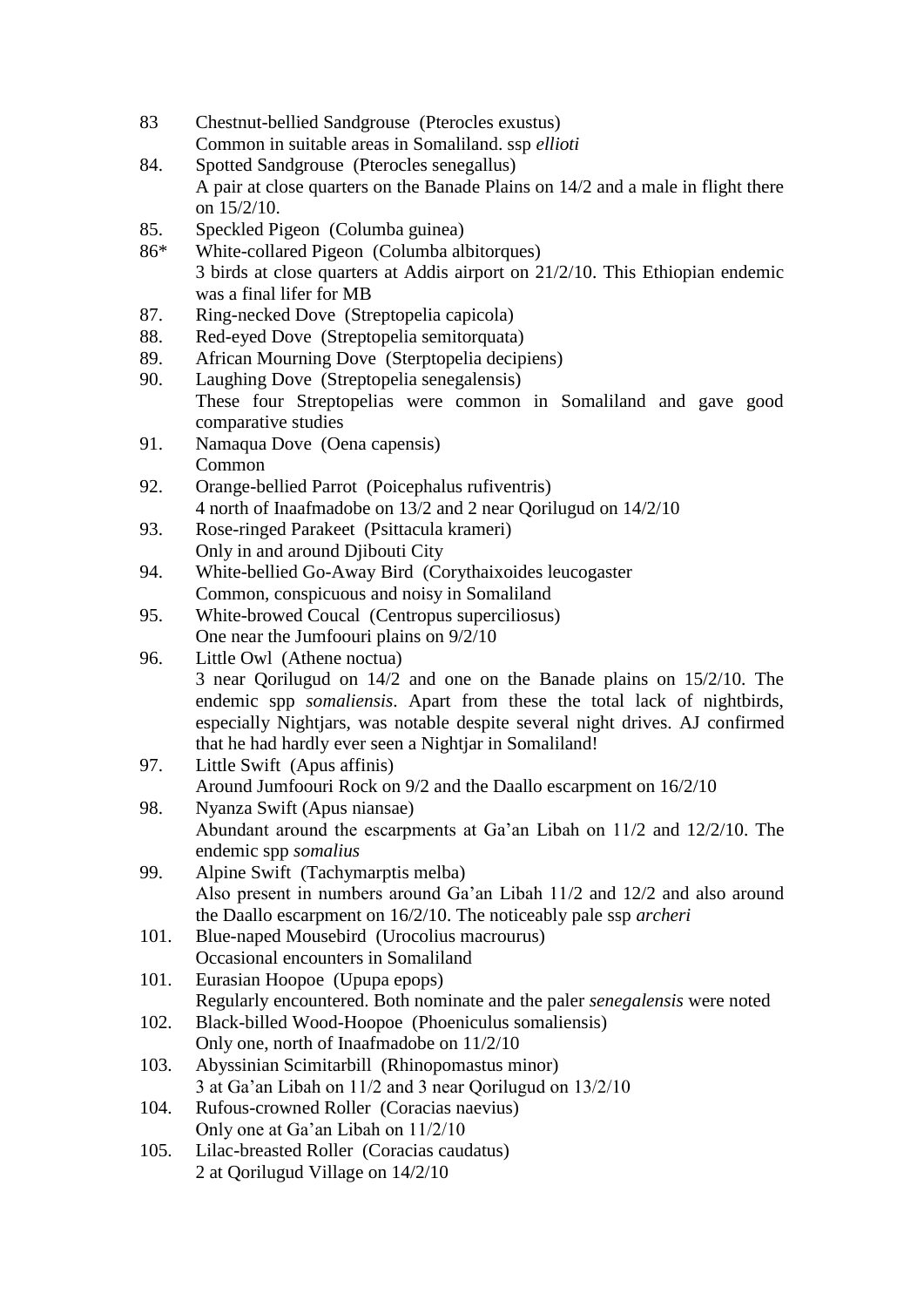- 106. Somali Bee-Eater (Merops revoilli) Regularly encountered in Somaliland
- 107. Eastern Yellow-billed Hornbill (Tockus flavirostris)
- 108. Northern Red-billed Hornbill (Tockus erythrorhynchus) Both these Hornbills were commonly recorded in the north, often around villages
- 109. Hemprich's Hornbill (Tockus hemprichii) A feature bird around Day Village in Djibouti with up to 6 seen on 18/2 and 19/2/10
- 110. Red-fronted Tinkerbird (Pogoniulus pusillus) Regularly encountered in acacia and juniper woodland, mostly by voice
- 111. Red-and-Yellow Barbet (Tachyphonus erythrocephalus) 2 north of Inaafmadobe on 13/2 and one near Qorilugud on 14/2/10
- 112. Yellow-breasted Barbet (Tachyphonus margaritatus) Heard on the Maydh Road on 16/2 and a pair seen duetting at Loyada on 19/2/10
- 113. Nubian Woodpecker (Campethera nubica) A male at the Campenement Touristique at Day Village on 20/2/10
- 114. Cardinal Woodpecker (Dendropicos fuscescens) Seen at Ga'an Libah, near Qorilugud and at Day Village
- **Larks** These would demand a huge amount of our time and effort in Somaliland where up to 19 species have been recorded. With huge amounts of potential habitat to work and significant problems of identification to overcome we were happy enough to claim 13 species including one key endemic, although we never did connect with the possibly endemic Sharpe's (Rufous-naped), as expected the almost unknown Archer's and have to remain unconvinced about the endemic Somali
- 115. Singing Bush-Lark (Mirafra cantillans) 2 birds in typical aerial song flight the the Waajale plains on 9/2/10
- 116. Foxy Lark (Mirafra alopex) 3 of the nominate *alopex* seen on the Banade plains on 15/2/10 were just one of many confusing Larks in Somaliland
- 117\* Gillett's Lark (Mirafra gilletti) 2 of the pale spp *arorihensis* were closely watched near Qorilugud on 14/2/10. They showed more chestnut on the crown and ear covets than shown in BHA
- 118. Somali Lark (Mirafra somalica) Inconclusive although it appears Merilyn may have photographed one on the Banade Plains!
- 119. Short-tailed Lark (Pseudalaemon fremantlii) 2 at the Wajaale plains 9/2 (AJ/EP), 4 north of Iaafmadobe on 13/2 and many on the Banade plains 14/2 and 15/2/10. The brown nominate spp

# **120. Lesser Hoopoe Lark (Alaemon hamertoni)** In a fairly short stretch of bush dotted desert on the Banade plains on 14/2 and 15/2/10 these large, rather Pipit like, Larks were numerous (up to 15 sighted on 14/2/10) and one was seen doing its characteristic song flight. A good Somalia endemic nicely "staked out" by AJ from his visit some weeks earlier

121. Greater Hoopoe Lark (Alaemon alaudipes) Confined to coastal areas in Djibouti and Somalia. Only one from the vehicle (HB) between Loyada and Djibouti City on 19/2/10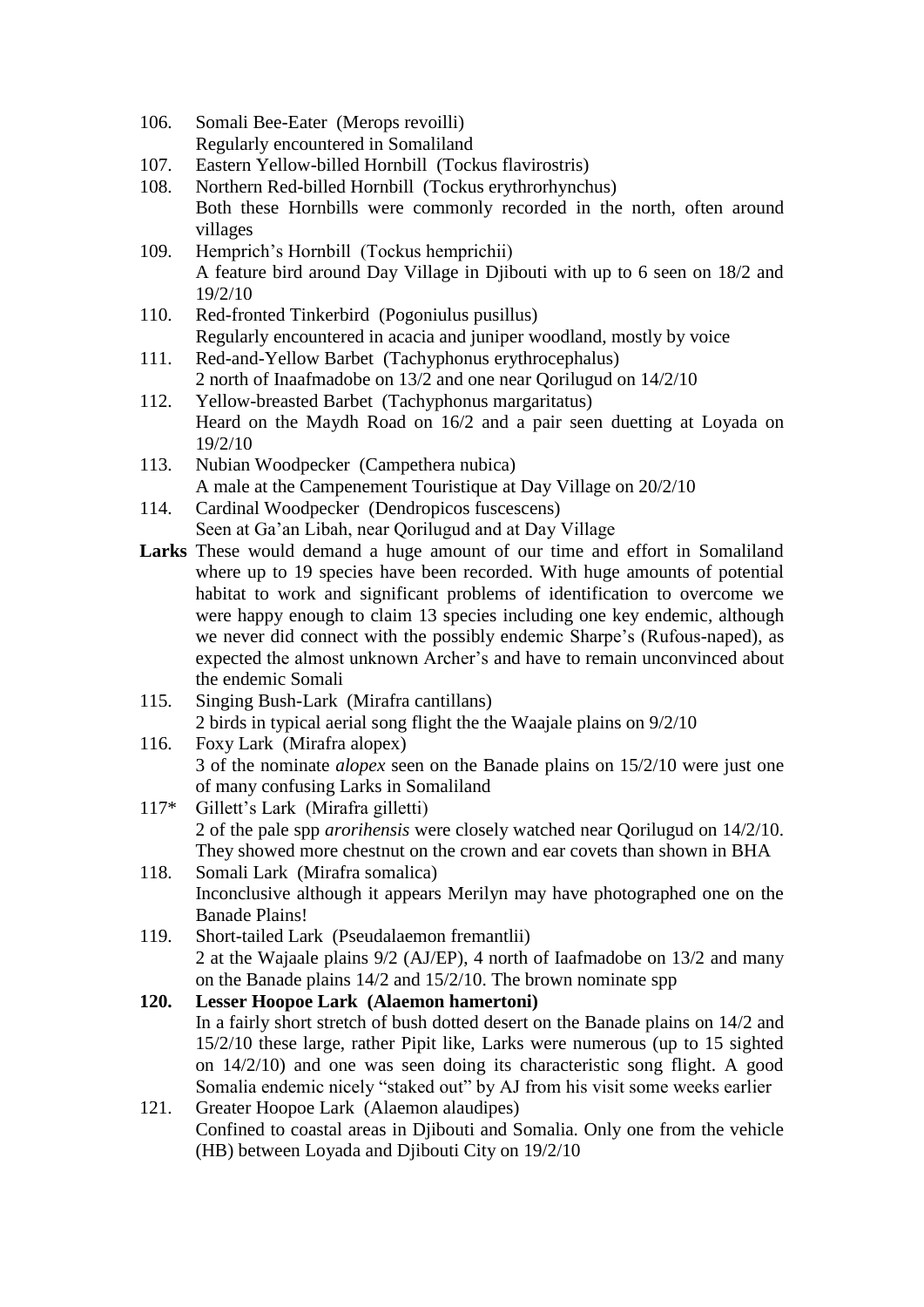122. Desert Lark (Ammomanes deserti) Common in suitable habitat in Djibouti and western Somaliland. Both *assabensis* and the paler *akeleyi* were identified 123. Crested Lark (Galerida cristata) Appears to replace the Thekla in coastal areas but we did them little justice 124. Thekla Lark (Galerida theklae) The very Crested like spp *ellioti* was the most widespread Lark we encountered in Somaliland 125\* Blanford's Lark (Calandrella blanfordi) The distinctive spp *daroodensis* was seen on the Waajale plains on 9/2 and the Banade plains on 14/2/10 126\* Somali Short-toed Lark (Calandrella somalica) Common on the Waajale plains 9/2 and the Banade plains on 17/2/10. Endemic to Somaliland and northeast Ethiopia with a disjunct population (often split as Athi Short-toed Lark) in southern Kenya and northern Tanzania 127. Chestnut-backed Sparrow-Lark (Eremopterix leucotis) 6 seen on the Waajale plains on 9/2/10 128. Black-crowned Sparrow-Lark (Eremopterix nigriceps) Common on the Waajale and Banade plains and around Erigavo 129. Rock Martin (Ptyonoprogne fuligula) At the Daallo escarpment on 20/2 and the Foret de Day escarpment on 19/2/10. Also at Addis airport on 21/2/10 130. Common House Martin (Delichon urbicum) 2 at Hargeisa Airport on 8/2/10 (HB) 131. Barn Swallow (Hirundo rustica) Regularly encountered 132. Ethiopian Swallow (Hirundo aethopica) The common Swallow over much of Somaliland 133. White Wagtail (Motacilla alba) 134. Grey Wagtail (Motacilla cinerea) One at Ga'an libah on 10/2/10 135. Yellow Wagtail (Motacilla flava) Singles at Djibouti City 7/2 and Waajale 9/2/10 136. Grassland Pipit (Anthus cinnamomeus) One of the spp *annae* on the Waajale plains 9/2/10 137. Long-billed Pipit (Anthus similis) Seen at Ga'an Libah, Banade plains, Daallo Scenic Outlook and near Day Village. These were spp *nivescens* in a possible multi-split of this species 138. Plain-backed Pipit (Anthus leucophrys) Common on the Waajale plains on 15/2/10. ssp *saphiroi* 139. Fork-tailed Drongo (Dicrurus adsimilis) 140. Cape Rook (Corvus capensis) Common at Jumfoouri Rock and around Waajale on 9/2/10 141. House Crow (Corvus splendens) Nothing splendid about this introduced pest, abundant at Berbera and Djibouti **City** 142. Pied Crow (Corvus alba) Surprisingly uncommon and replaced by 144 in most areas. Also at Addis airport on 21/2/10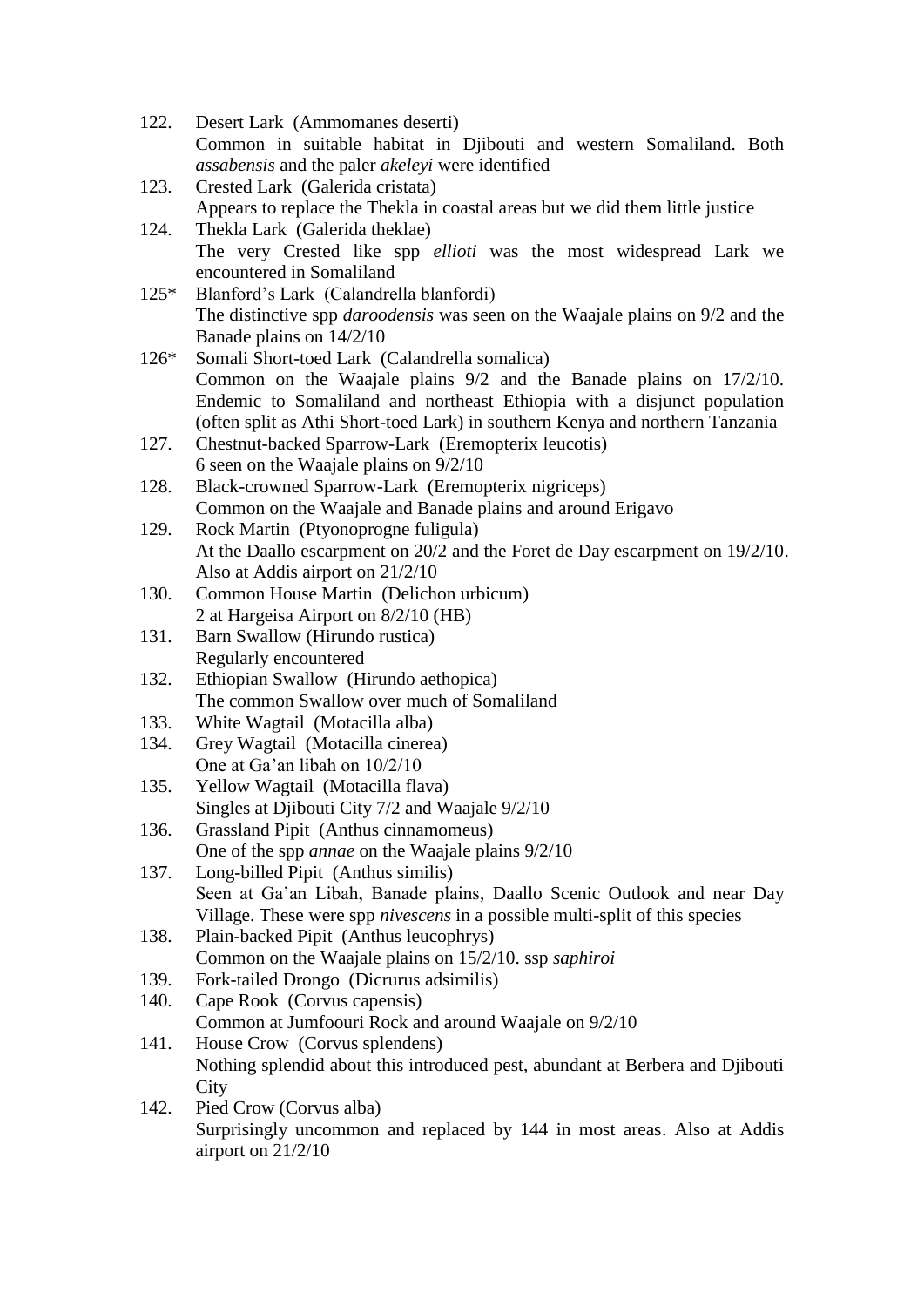- 143. Dwarf Raven (Corvus edithae) Common throughout Somaliland
- 144. Fan-tailed Raven (Corvus rhipidurus) Common, especially at Daallo and Day
- 145. Northern Grey Tit (Parus thruppi) Only one, at our camp near Qorilugud on 13/2/10
- 146. White-rumped Babbler (Turdoides leucopygia) Common at Ga'an Libah including a flock frequenting our camp site. ssp *smithii*
- 147. Scaly Chatterer (Turdoides aylmeri) A group of 6 seen and photographed by MB near Qorilugud on 13/2/10 could not be relocated by the rest of us
- 148. Dodson's (Common) Bulbul (Pycnonotus (barbatus) dodsoni Seemed to replace 150 east of Burco
- 149\* Somali (Common) Bulbul (Pycnonotus (barbatus) somaliensis) The common Bulbul in the nw of Somaliland and in Djibouti. Both this and 148 are usually regarded as races of Common Bulbul
- 150. Little Rock Thrush (Monticola rufocinereus) Fairly numerous in Somaliland
- 151. Common Rock-Thrush (Monticola saxatilis) Only one female bird near Day Village on 20/2/10
- 152. Blue Rock-Thrush (Monticola solitarius) One at our hotel in Hargeisa on 10/2 and one near Day Village on 19/2/10
- **153. Somali (Olive) Thrush (Turdus (olivaceus) ludoviciae)** For some unintelligible reason this endemic Blackbird has long been lumped in the widespread but totally dissimilar, both in appearance and habitat, Olive Thrush of East Africa. It is now increasingly recognised as a Somali endemic tied to the few patches of highland Juniper forest in the north of Somaliland. Several at Ga'an Libah 11/2 and 12/2/10 including a male investigating our camp kitchen and the commonest bird at the upper Daallo escarpment 15/2, 16/2 and 17/2 with up to 20 being seen on 16/2/10
- 154\* White-throated Robin (Irania gutturalis) A female seen by HB from the vehicle on the road to Loyada 18/2/10. An Asian breeder only occurring in Africa in the NE
- 155. Common Redstart (Phoenicurus phoenicurus) Two at Ga'an Libah on 11/2 and a pair at Day Village on 20/2/10. The nominate spp
- 156. Black Redstart (Phoenicurus ochruros) One of the wintering ssp *phoenicuroides* near the Day escarpment on 129/2/10 (MB)
- 157. African (Rufous) Scrub-Robin (Cercotricas (galactotes) minor) 2 individuals near Qorlilugud on 13/2 and 14/2/10, one in full song. Now generally considered split from the migrant, and darker plumaged, Rufous Scrub-Robin
- 158. White-browed Scrub-Robin (Cercotricas leucophrys) Singles at Jumfoouiri Rock on 9/2 and north of Inaafmadobe on 13/2/10 but not everyone got onto them
- 159. Black Scrub-Robin (Cercomela podobe) 2 birds, including one vocalising from atop a bush, at Loyada on 19/2/10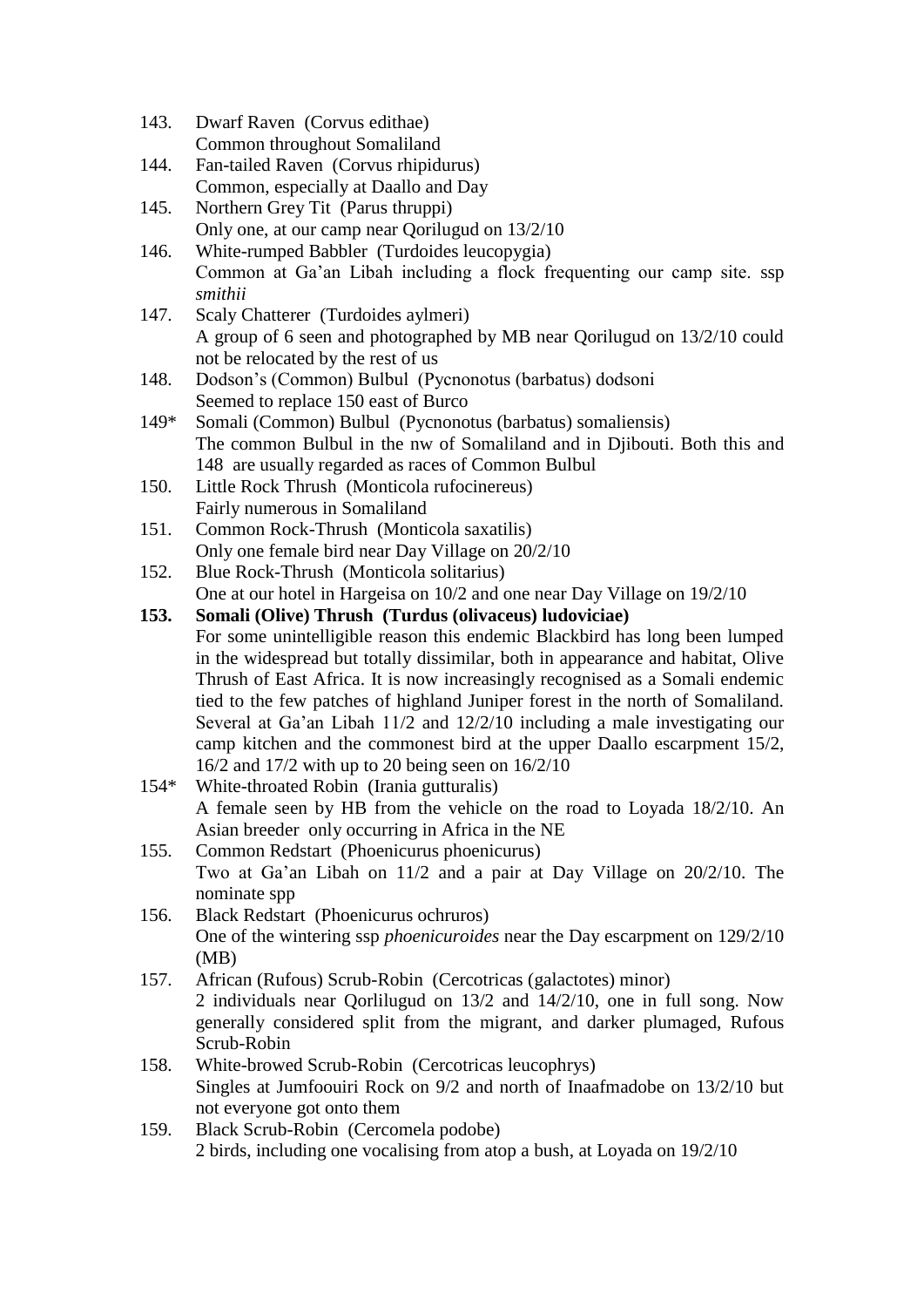- 160. Brown-tailed Rock-Chat (Cercomela scotocerca) A pair on the Airport escarpment Hargeisa on 10/2/10
- 161. Blackstart (Cercomela melanura) 2 on the Daallo escarpment on 16/2 , I near Burco on 18/2 and 3 at Day Village on 20/2/10
- 162. Northern Wheatear (Oenanthe oenanthe) This and 163 were abundant in Somaliland and after our initial comparative diagnoses we spent little time on them
- 163. Isabelline Wheatear (Oenanthe isabellina)
- 164. Desert Wheatear (Oenanthe deserti) Common in Somaliland
- 165. Pied Wheatear (Oenanthe pleschanka) Common on the flat plains of Somaliland. Many males in full plumage
- 166. White-crowned Black Wheatear (Oenanthe leucopygia) Only on the black lava fields at Goubet Kharab 19/2 and 20/2/10
- 167\* Abyssinian Black Wheatear (Oenanthe lugubris) A nice pair of the white bellied spp *vauriei* at Daallo Village on 16/2/10. Sometimes considered conspecific with either Mourning or Schalow's Wheatears but probably best treated as an Eritrean / Ethiopian / Somali endemic in its own right

## **168. Somali Wheatear (Oenanthe phillipsi)**

The attractive species was happily common in all rocky habitat in Somaliland and numbers were seen on 9 days – most of them males in full finery. Endemic to Somalia but just creeping into southern Ethiopia, this was the last of the world's Wheatears for HB

- 169. Upcher's Warbler (Hippolais languida) This tail wagger was seen on the Daallo escarpment on 16/2 and at Day Village on 19/2/10
- 170. Willow Warbler (Phylloscopus trochilus) Most of the Phylloscopus seen turned out to be Chiffchaffs but we had two of these at Ga'an Libah 12/2/10
- 171. Common Chiffchaff (Phylloscopus collybita)
- 172. Brown Woodland Warbler (Phylloscopus umbrovirens) Common and vocal around Daallo
- 173. Menetrie's Warbler (Sylvia mystacea) A male of the ssp *rubescens* near Waajale on 9/2 (HB / EP) and a female north of Inaafmadobe on 13/2/10
- 174. Banded Parisoma (Parisoma boehmi) 3 vocal birds north of Inaafmadobe on 13/2 and 1 near Qorilugud on 14/2/10. The endemic spp *somalicum*
- 175. Pale Prinia (Prinia somalica) 2 of the nominate spp at Djibouti City on 7/2 and a single north of Inaafmadobe on 13/2/10
- 176. Graceful Prinia (Prinia gracilis) Up to 10 birds at Djibouti City on 7/2/10
- 177. Yellow-breasted Apalis (Apalis flavida) 2 north of Inaafmadobe on 13/2/10. This spp *viridiceps* is sometimes considered a separate species, Brown-tailed Apalis
- 178. Red-fronted Warbler (Urorhipis rufifrons) Relatively common in acacia bush in Somaliland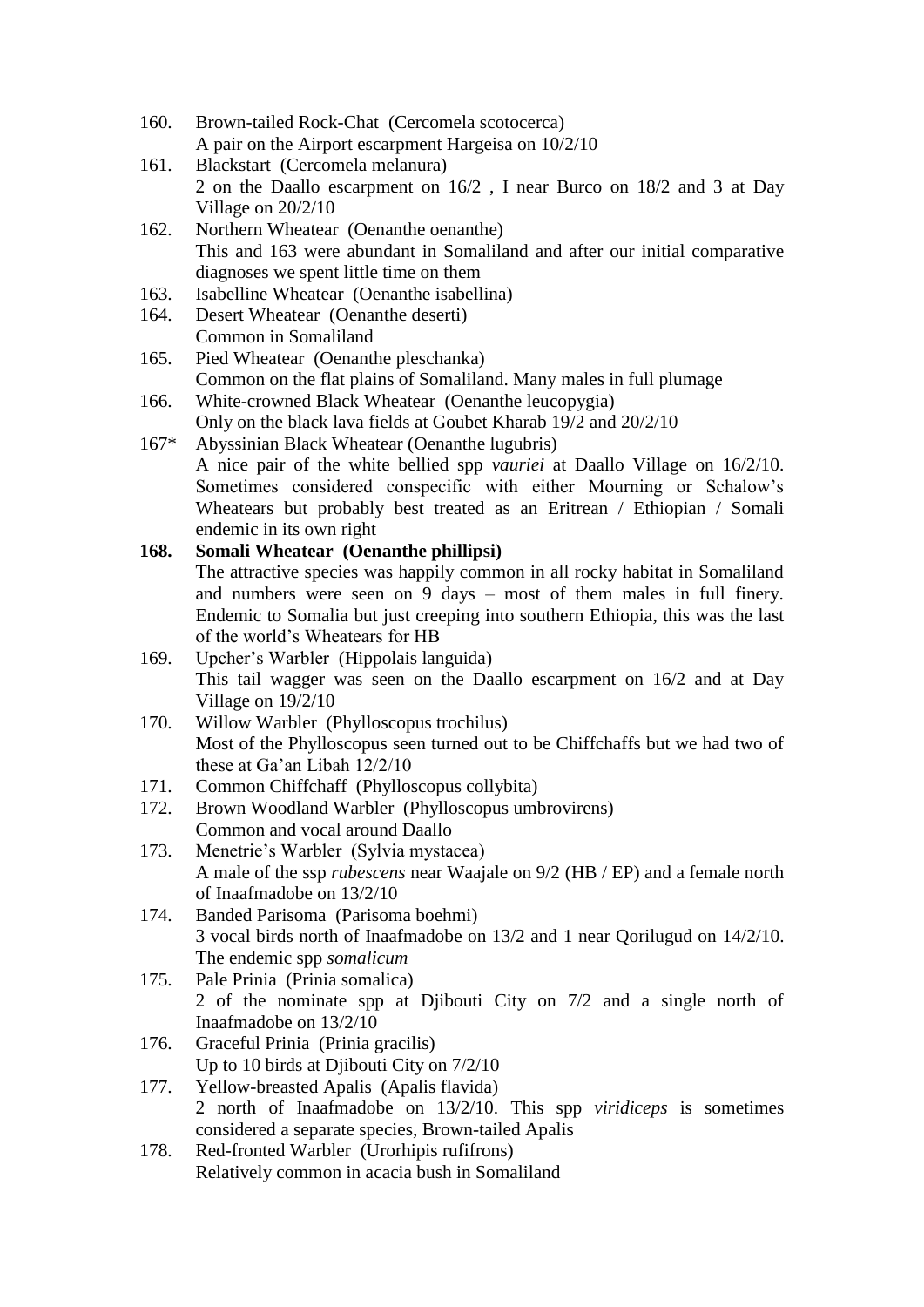- 179. Yellow-bellied Eremomela (Eremomela icteropygialis) As for 178
- 180. Northern Crombec (Sylvietta brachyura) One at the lower part of the Daallo escarpment 16/2/10
- 181\* Philippa's Crombec (Sylvietta philippae) In the acacia bush north of Inaafmadobe and near Qorilugud on 12/2/10 they were suddenly common with up to 10 seen. Endemic to Somaliland and southern Ethiopia, they can be hard to find in the latter
- 182. Grey-backed Carmaroptera (Carmaroptera brachyura) Common
- 183. African Grey Flycatcher (Bradornis microrhynchus) Common
- 184. Spotted Flycatcher (Muscicapa striata) One at Ga'an Libah on 11/2/10
- 185. Grey-headed Batis (Batis perkeo) Common
- 186. White-breasted White-Eye (Zosterops abyssinicus) A common and a highly variable species perhaps destined for a split. Ours were the spp *socotrana* endemic to north Somaliland and Socotra, those at Day Village in Djibouti probably something else
- 187. Southern Grey Shrike (Lanius meridionalis) Only seen between Loyada and Djibouti City on 20/2/10 including one (along with 204) feeding on a road kill!
- 188. Somali Fiscal (Lanius somalicus) Conspicuous and abundant in Somaliland
- 189. Common Fiscal (Lanius collaris) One seen at Addis airport 21/2/10
- 190. Brubru (Nilaus afer) Several encounters in Somaliland
- 191. Northern White-crowned Shrike (Eurocephalus rueppelli) A few seen in Somaliland
- 192. Black-crowned Tchagra (Tchagra senegalensis) One at Day Village 20/2/10
- 193. Red-naped Bush-Shrike (Laniarius ruficeps) One near Wadama Go'o and 2 near Qorlilugud on 13/2/10. A hard to find species confined the Ethiopia and Somaliland which sneaks into northern Kenya. Nominate spp
- 194. Rosy-patched Bush-Shrike (Rhodophoneus cruentus) The nominate form was regularly encountered in both Somaliland and **Diibouti**
- 195. Ethiopian Boubou (Laniarius aethiopicus) Common and noisy at Ga'an Libah on 11/2 and 12/2. Also seen and common by voice at the Day escarpment 19/2 and 20/2/10. Part of recent 4 way split of the Tropical Boubou complex
- 196. Red-billed Oxpecker (Buphagus erythrorhynchus) A single at Banabe riding on a Warthog on 15/2 and several around Day Village on 19/2/and 20/2/10
- 197. Golden-breasted Starling (Lamprotornis regius) This superb creature was happily common over much of Somaliland and Djibouti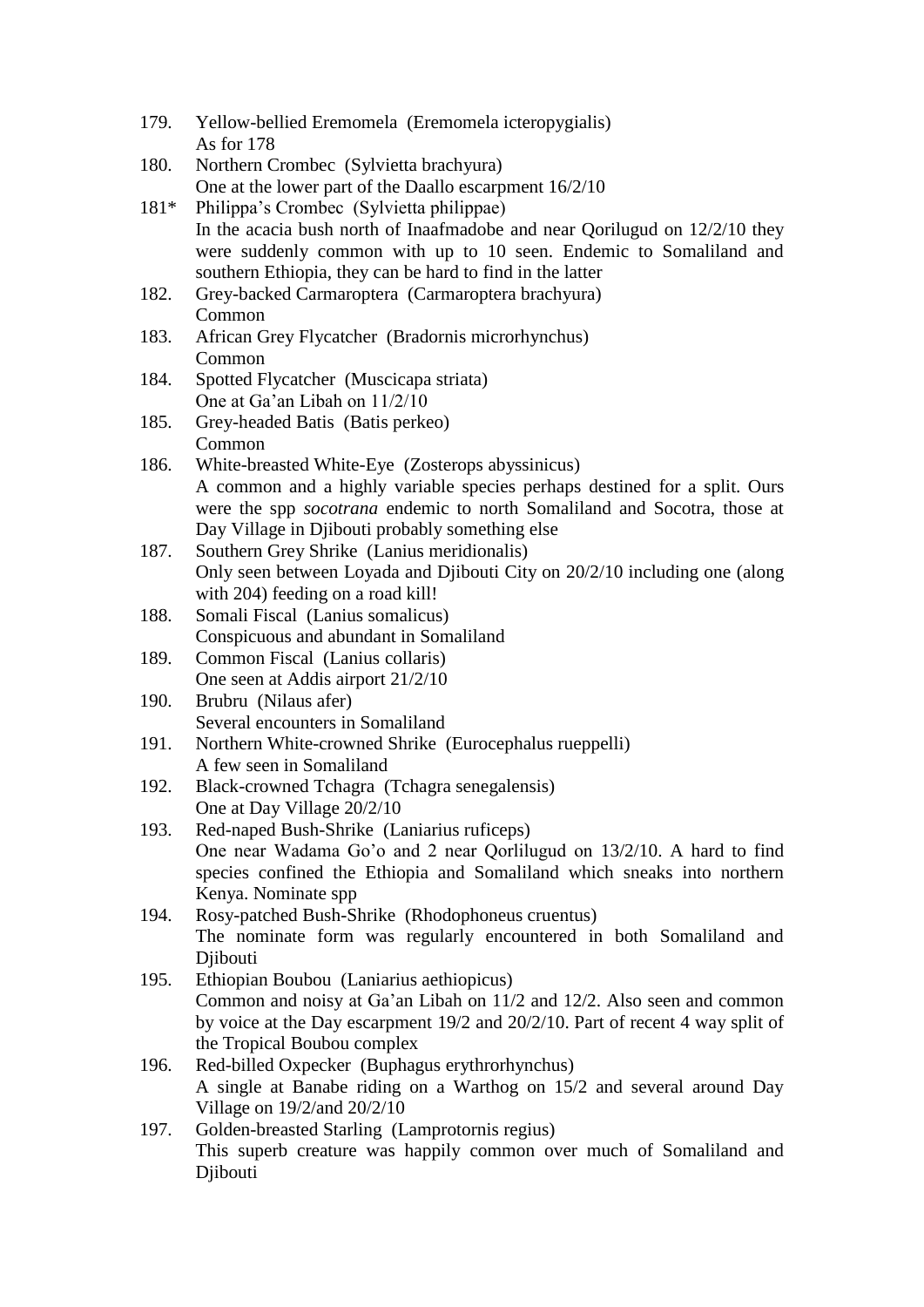- 198. Greater Blue-eared Glossy Starling (Lamprotornis chalybaeus) Common throughout
- (198a Lesser Blue-eared Glossy Starling (Lamprotornis chloropterus) As pointed out by AJ there appeared to be two sizes of "blue" Glossy Starlings at our stop near the start of the Jumfoouri plains on 9/2/10 and we recorded Lesser Blue-eared on our list. However reference to the books indicate this would be a large range extension and in honesty we did not check them carefully enough. Something for AJ and others to check out in future)
- 199. Superb Starling (Lamprotornis superbus) Common throughout
- 200\* White-crowned Starling (Spreo albicapillus) Abundant, especially around human habitation. Endemic to Somalia and Ethiopia just creeping into far north Kenya
- 201\* Somali Starling (Onychognathus blythii) Common at Ga'an Libah, Daallo and Day escarpment. Endemic to Djibouti, Ethiopia, Somaliland and Socotra island
- 202. Wattled Starling (Creatophoroa cinerea) Common, often alongside 210
- 203. Hunter's Sunbird (Chalcomitra pulchellus) Several seen north of Inaafmadobe and near Qorilugud on 13/2/10
- 204. Nile Valley Sunbird (Hedydipna metallica) 2 at Djibouti City (La Siesta grounds) on 7/2 and around 6 north of Inaafmadobe and near Qorlilugud on 13/2/10
- 205. Variable Sunbird (Cinnyris venustus) Common in Somaliland
- 206. Shining Sunbird (Cinnyris habessinicus) The commonest Sunbird encountered in Somaliland
- 207. Eastern Violet-backed Sunbird (Anthreptes orientalis) 6 or so around our camp near Qorlilugud on 13/2/10
- 208\* Somali Sparrow (Passer castanopterus)

Common in coastal areas but, in contrast to what the books say, seems to be replaced by 220 inland. Endemic to Djibouti, Ethiopia and Somaliland with a small disjunct population in Kenya, it is much easier to find here than anywhere else.

- 209. Shelley's Rufous Sparrow (Passer shelleyi) A pair on the Waajale Plains on 9/2/10
- 210. Swainson's Sparrow (Passer swainsonii) Common on the higher plateau of Somaliland
- 211\* Arabian Golden Sparrow (Passer euchlorus) The disgusting railway embankment close to the La Siesta Hotel in Djibouti City has to be the world hotspot for this species which is very local in Africa and often difficult to track down in Yemen. Around 60 there, including many full plumaged males, on 7/2 and a further flock of 30+ north of the main city on 20/2/10
- 212. Yellow-spotted Petronia (Petronia pyrgita) Common in Somaliland especially around villages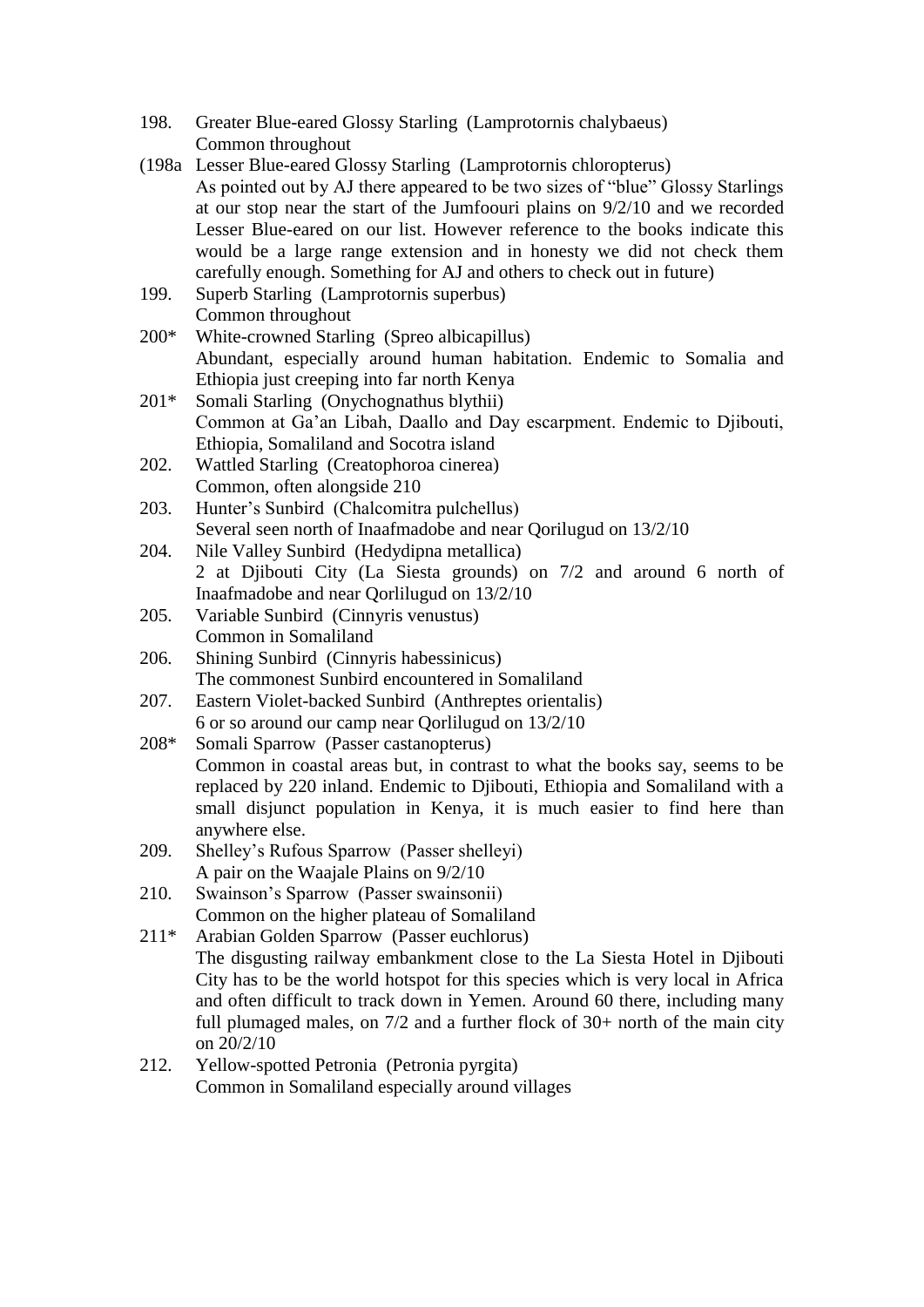| $213*$ | Pale Rockfinch (Carpospiza brachydactyla)<br>A major surprise was 6 of these enigmatic finches drinking at the watering                                     |
|--------|-------------------------------------------------------------------------------------------------------------------------------------------------------------|
|        | hole near Wajaale town on 9/2/10. They were watched closely in the scope, all                                                                               |
|        | the so called "diagnostic" features noted and some variable quality voucher                                                                                 |
|        | photographs taken. A Middle East breeder, it is recorded from Djibouti and                                                                                  |
|        | Ethiopia but not, as far as we know, from Somaliland                                                                                                        |
| 214.   | Cut-throat (Amadina fasciata)                                                                                                                               |
|        | A pair at the Waajale watering hole on $9/2/10$                                                                                                             |
| 215.   | Red-billed Buffalo Weaver (Bubalornis niger)                                                                                                                |
|        | A commensal of man in Somaliland most numerous around Burco town                                                                                            |
| 216.   | White-headed Buffalo Weaver<br>Abundant and conspicuous was the "tomato bum"                                                                                |
| 217.   | Ruppell's Weaver (Ploceus galbula)                                                                                                                          |
|        | Common and often in mixed colonies with 219 and 220                                                                                                         |
| 218.   | Lesser masked Weaver (Ploceus intermedius)                                                                                                                  |
| 219.   | Vitelline Masked Weaver (Ploceus vitellinus)                                                                                                                |
| 220.   | Red-billed Quelea (Quelea quelea)                                                                                                                           |
|        | Only common on the Jumfoouri plains on 8/2 and 9/2/10                                                                                                       |
| 221.   | Northern Red Bishop (Euplectes franciscianus)                                                                                                               |
|        | One male amongst a flock at the Old Military Workshop Hargeisa on 10/2/10                                                                                   |
| 222.   | (HB)<br>Green-winged Pytilia (Pytilia melba)                                                                                                                |
|        | A pair at our campsite near Qorlilugus Village on 13/2 and 14/2/10                                                                                          |
| 223.   | Red-billed Firefinch (Laganostica senegala)                                                                                                                 |
|        | Only around our hotels at Djibouti City and Hargeisa 7/2 and 8/2/10                                                                                         |
| 224.   | African Silverbill (Eudice cantan)                                                                                                                          |
|        | Djibouti City 7/2, Jumfoouri plains 9/2 and Hargeisa 10/2/10                                                                                                |
| 225.   | Purple Grenadier (Uraeginthus lanthinogaster)                                                                                                               |
| 226.   | A pair at Jumfoouri Rock on 9/2/10                                                                                                                          |
|        | Eastern Paradise Whydah (Vidua paradisea)<br>Out of plumage Whydahs are notoriously difficult to identify but a partially                                   |
|        | plumaged male in a flock at the Waajale watering hole at least made this one                                                                                |
|        | easy                                                                                                                                                        |
| 227.   | Pin-tailed Whydah (Vidua macroura)                                                                                                                          |
|        | And the red bills of this flock also made life easier. Also at the Waajale                                                                                  |
|        | watering hole                                                                                                                                               |
| 228.   | Steel-blue Whydah (Vidua hypocherina)                                                                                                                       |
|        | And this was of course the most wanted and the most difficult although one<br>flock at Jumfoouri Rock on 9/2/10 seemed to fit the plates in BHO. But really |
|        | a bird only to be ticked in full plumage!                                                                                                                   |
| 229.   | Reichenow's Seedeater (Serinus reichenowi)                                                                                                                  |
|        | Around a dozen with Queleas on the Jumfoouri Plains on 8/2/10                                                                                               |
| 230.   | Brown-rumped Seedeater (Serinus tristriatus)                                                                                                                |
|        | Seen at Ga'an Libah on 11/2 and Daallo on 15/2 and 16/2/10                                                                                                  |
| 231.   | White-bellied Canary (Serinus dorsostriatus)                                                                                                                |
|        | Fairly common                                                                                                                                               |
|        |                                                                                                                                                             |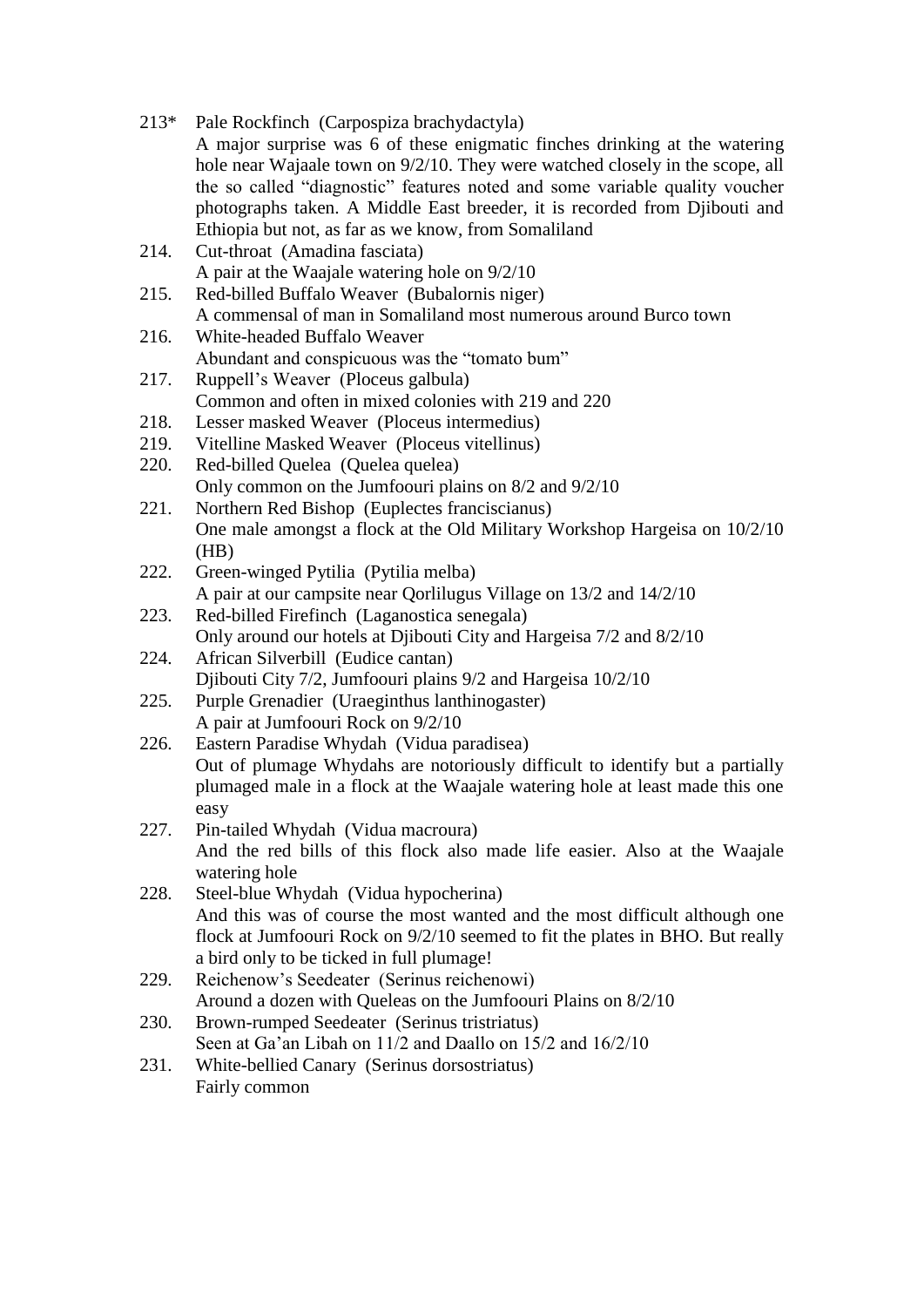# **232. Somali Golden-winged Grosbeak (Rhynchostruthus louisae)**

A young male came in close at 700m on the Maydh Road on 16/2/10 but only HB and PJ were present and it frustratingly flew and could not be relocated. Did PJ and HB however achieve some kind of birding fame as perhaps the only people to have ever seen all three forms (and we were together each time) – Arabian, Socotran and Somali?

# **233. Warsangli Linnet (Carduelis johannis)**

Absent from its drinking wells (where over 100 have been seen at one time) at the Daallo Scenic Outlook and only on our list by the skin of its beak (so to speak). At our first stop on the Daallo – Maydh road at about 1800 metres a small white finch flew twittering over our heads and disappeared off downhill. Attempts to relocate it failed. Although this bird is so unmistakeable in its range and everyone saw something of it the views were brief, poor and more frustrating than satisfactory. Solidly endemic to the mountains of north Somaliland, Daallo is at the far west end of its range but further east is still unsafe for visitors

234. Somali Bunting (Emberiza poliopleura) 1 near Waajale on 9/2/10 and 1 north of Inaafmadobe on 13/2/10

# **Mammals**

- 1. Yellow-winged Bat (Lavia frons) One of these striking creatures was seen in the evening of 17/2/10 north of Inaafmadobe
- 2. Unstriped Ground Squirrel (Xerus rutilus) Common. HB once had a pet one of these in Kenya whose party trick was to attempt to stuff peanuts down unsuspecting visitors' ears!
- 3. Cape Hare (Lepus capensis) Frequently encountered
- **4. Speke's Pectinator (Pectinator spekei)**
	- We encountered several of this Gundi relative at the Beira Hills, Daallo and near Day Village. Endemic to Djibouti and Somaliland
- 5. Spotted Hyaena (Crocuta crocuta) One near its lair on Jumfoouri Rock on 9/2/10 was seen by some. Calling around our camp at Ga'an Libah on 12/2/10
- 6. Golden Jackal (Canis aureus)
- 7. Black-backed Jackal (Canis mesomelas)

Both species were regularly encountered on the plains of Somaliland

## **8. Naked Mole Rat (Heterocephalus glaber)**

This foetal like Blesmol, endemic to the Horn of Africa as far south as Kenya, is colonial and goes by its alternate name of "Sand Puppy". It betrays its presence by the mini volcanic eruptions it creates when it digs. These seen both at Adobe on 10/2 and near Qorilugud on 13/2/10. HB "crept" up on one at Adobe for at least a glimpse of it in its tiny burrow

9\* Hamadryas Baboon (Papio hamadryas) This handsome social animal was seen several times on the plains east of Daallo, on the Maydh road and at the Day escarpment